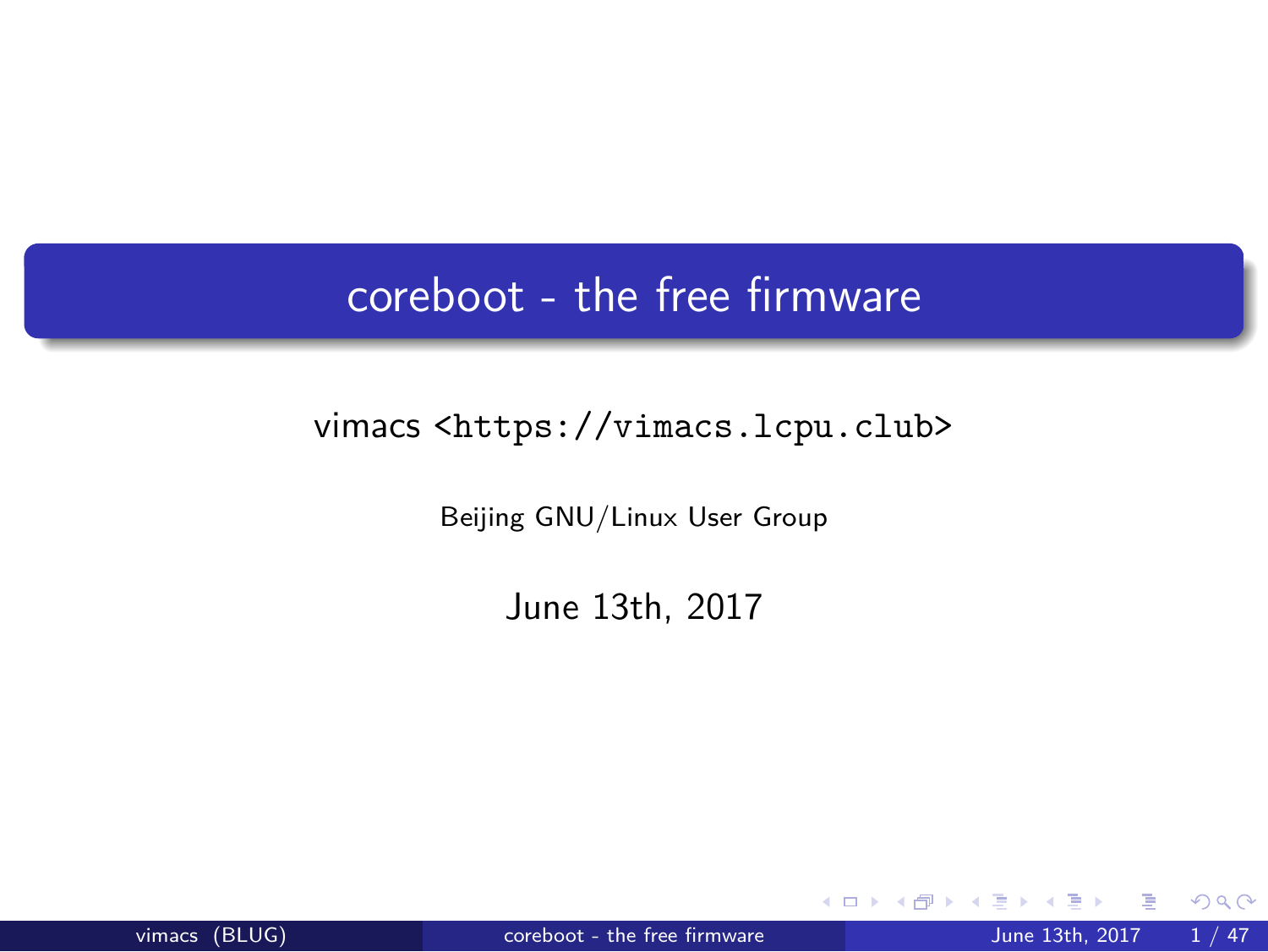## License

This work is licensed under the Creative Commons Attribution 4.0 International License. To view a copy of this license, visit http://creativecommons.org/licenses/by/4.0/.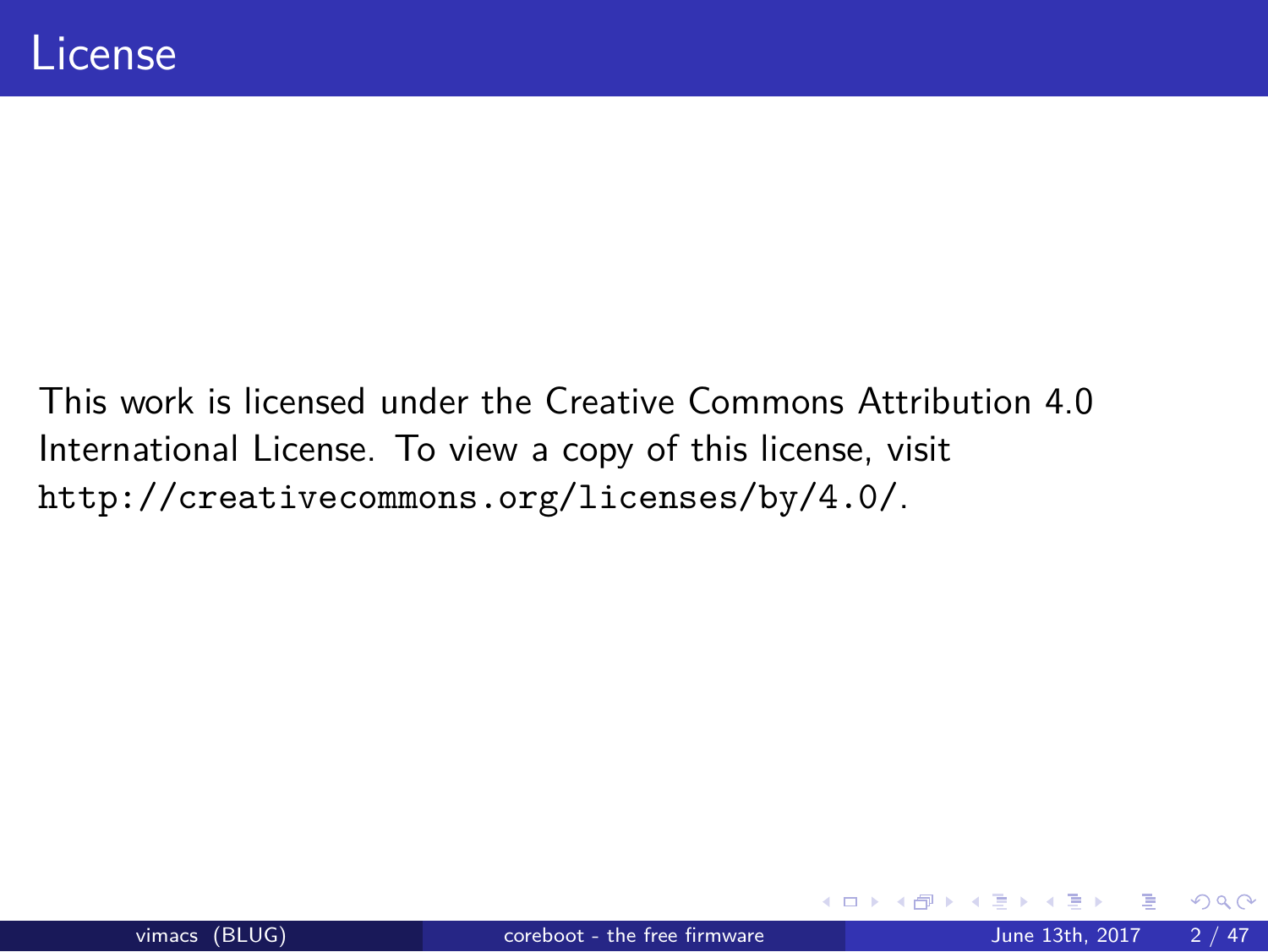#### Index

#### 1 What is coreboot?

**•** History

- Why use coreboot
- 2 How coreboot works
- 3 Building and using coreboot
	- **•** Building
	- **•** Flashing
- 4 Utilities and Debugging
- 5 Join the community
- 6 How to port coreboot
	- Example
- 7 References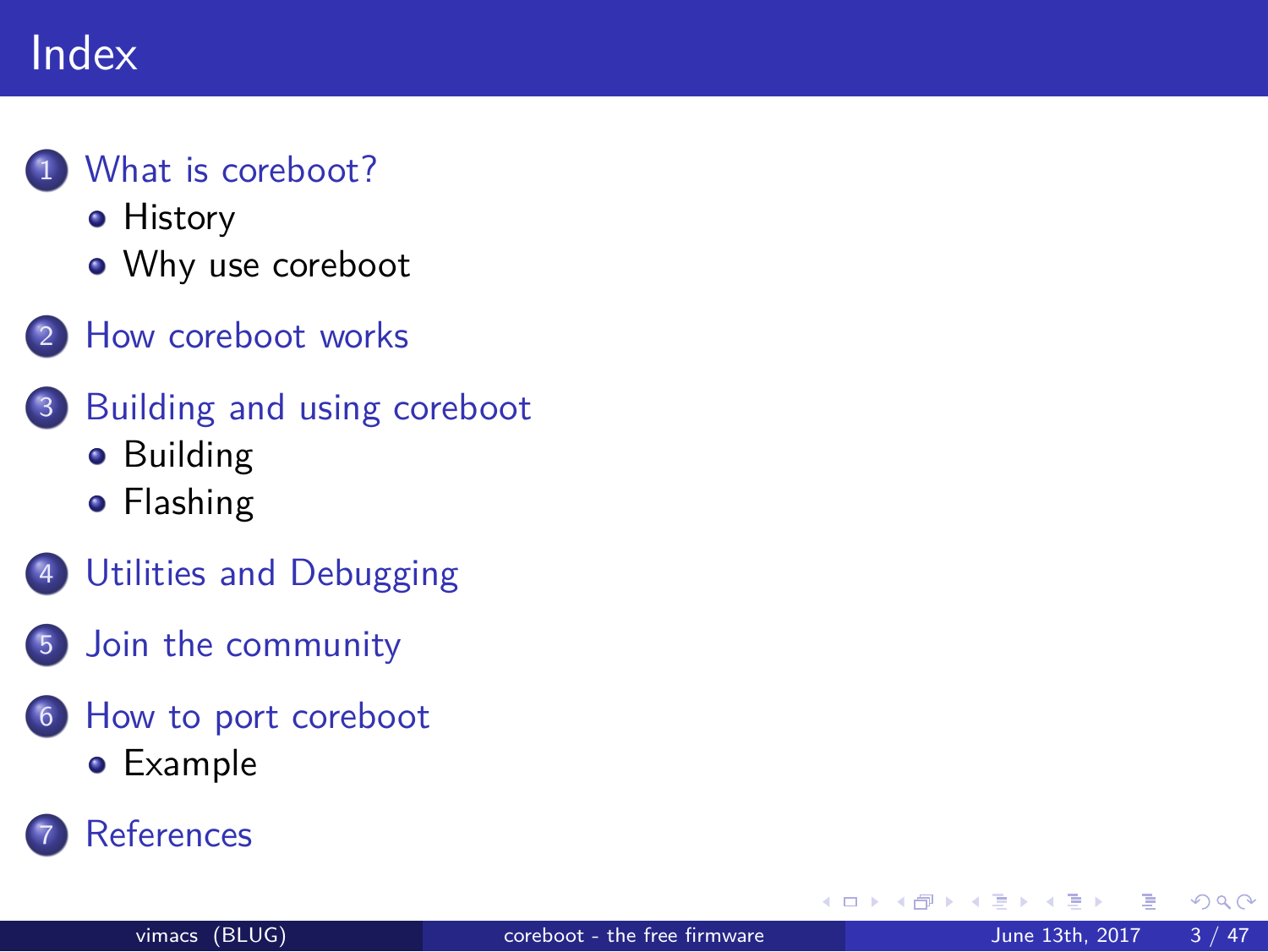### 1 What is coreboot?

#### **•** History

Why use coreboot

2 How coreboot works

3 Building and using coreboot

**•** Building

**•** Flashing

4 Utilities and Debugging

5 Join the community

6 How to port coreboot

- **•** Example
- 7 References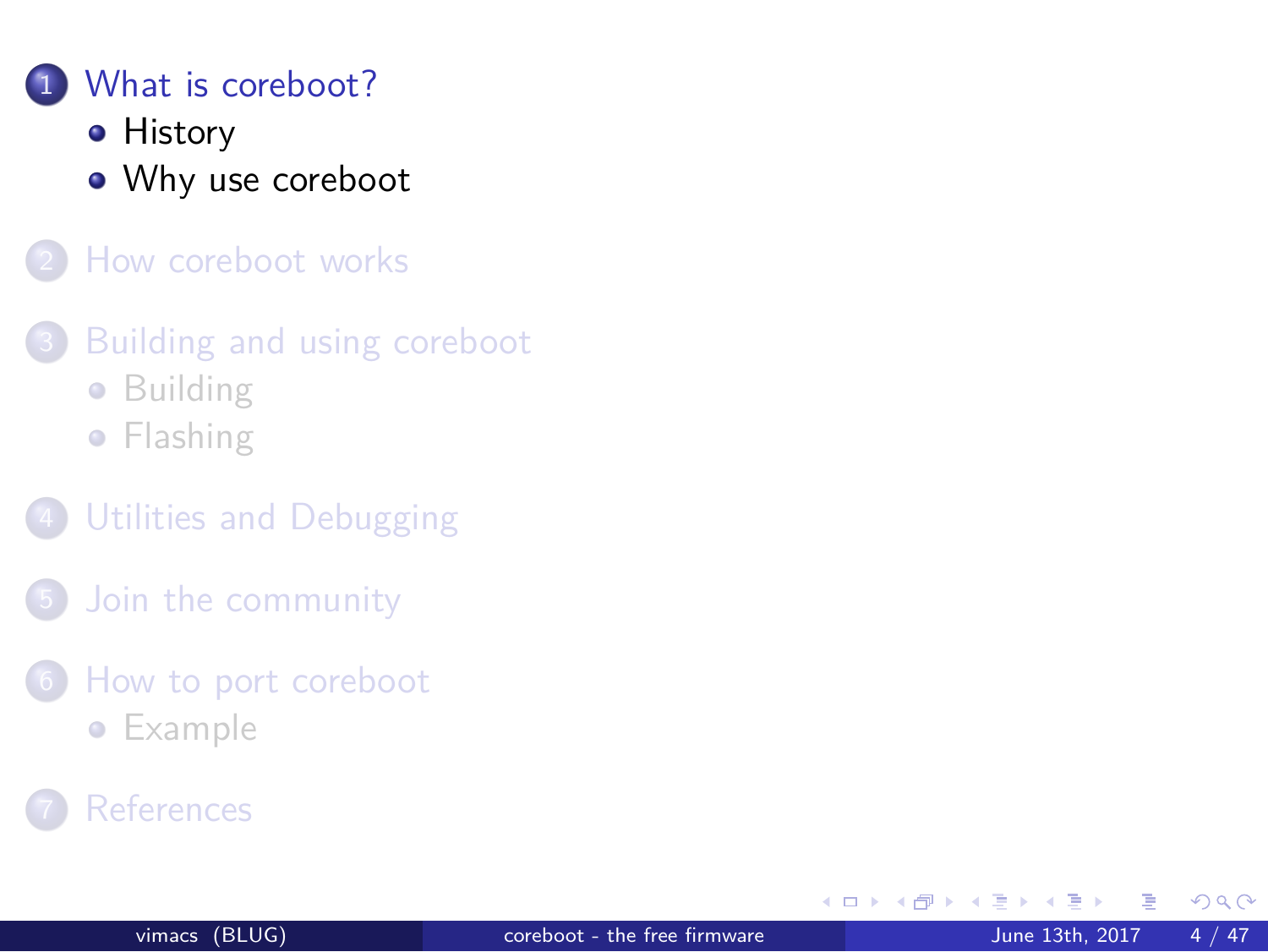## What is coreboot?

coreboot is an extended firmware platform that delivers a lightning fast and secure boot experience on modern computers and embedded systems. As an Open Source project it provides auditability and maximum control over technology.

*The word 'coreboot' should always be written in lowercase, even at the start of a sentence.*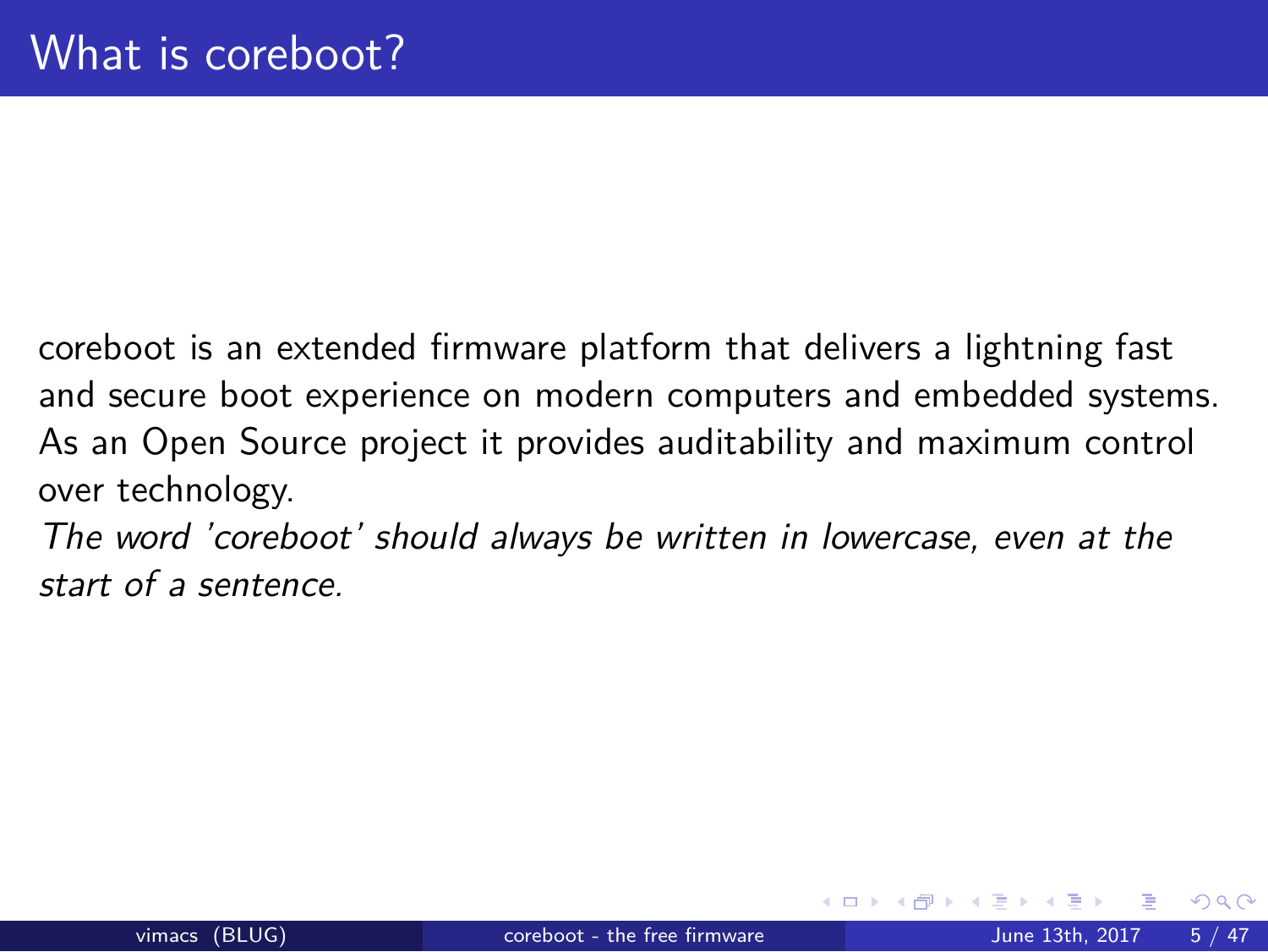# History: from LinuxBIOS to coreboot

coreboot has a very long history, stretching back more than 15 years to when it was known as LinuxBIOS. While the project has gone through lots of changes over the years, many of the earliest developers still contribute today.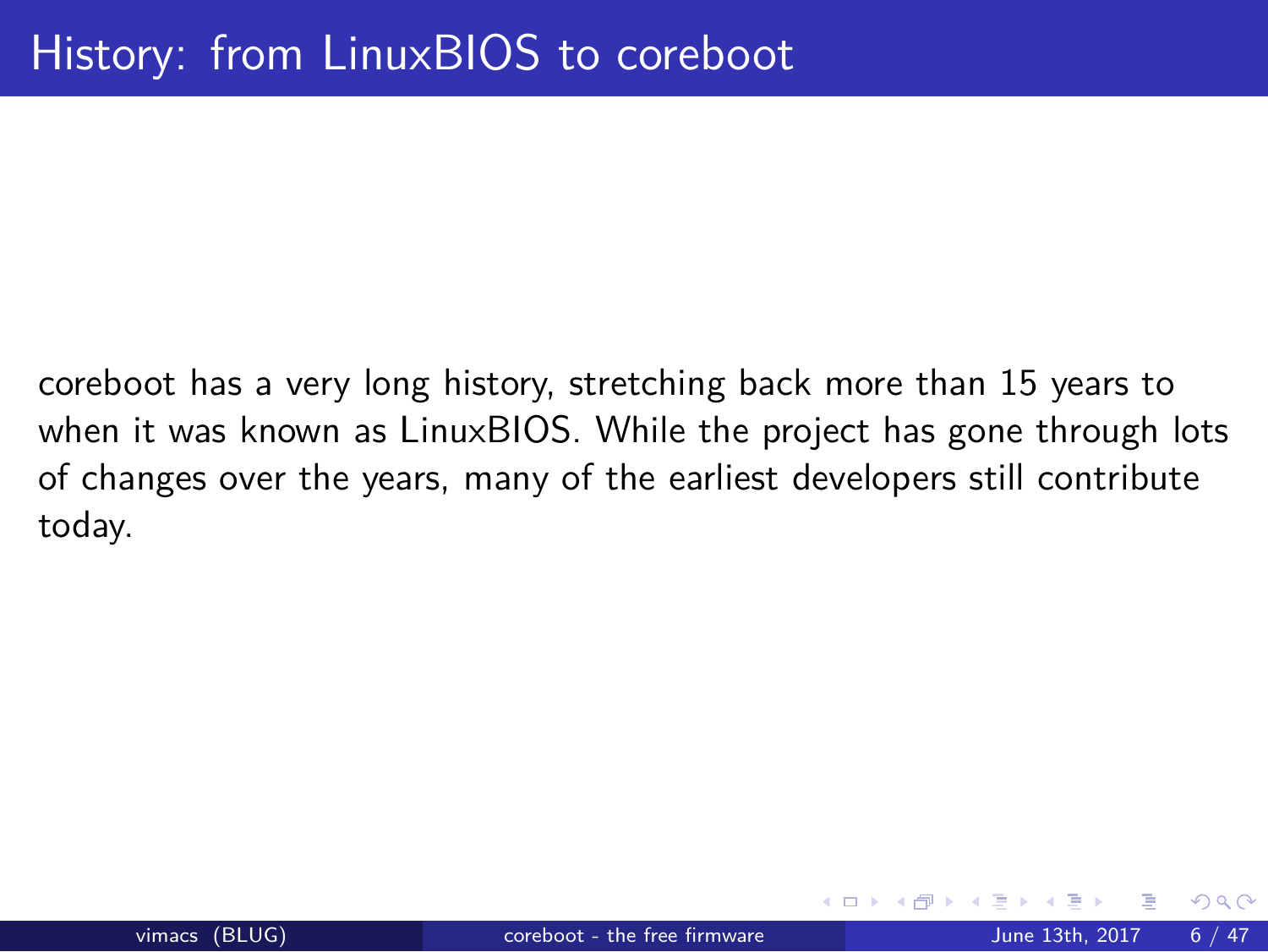### LinuxBIOS v1: 1999-2000

The coreboot project originally started as LinuxBIOS in 1999 at Los Alamos National Labs (LANL) by Ron Minnich. Ron needed to boot a cluster made up of many x86 mainboards without the hassles that are part of the PC BIOS. The goal was to do minimal hardware initilization in order to boot Linux as fast as possible. Linux already had the drivers and support to initialize the majority of devices. Ron and a number of other key contributors from LANL, Linux NetworkX, and other open source firmware projects successfully booted Linux from flash. From there they were able to discover other nodes in the cluster, load a full kernel and user space, and start the clustering software.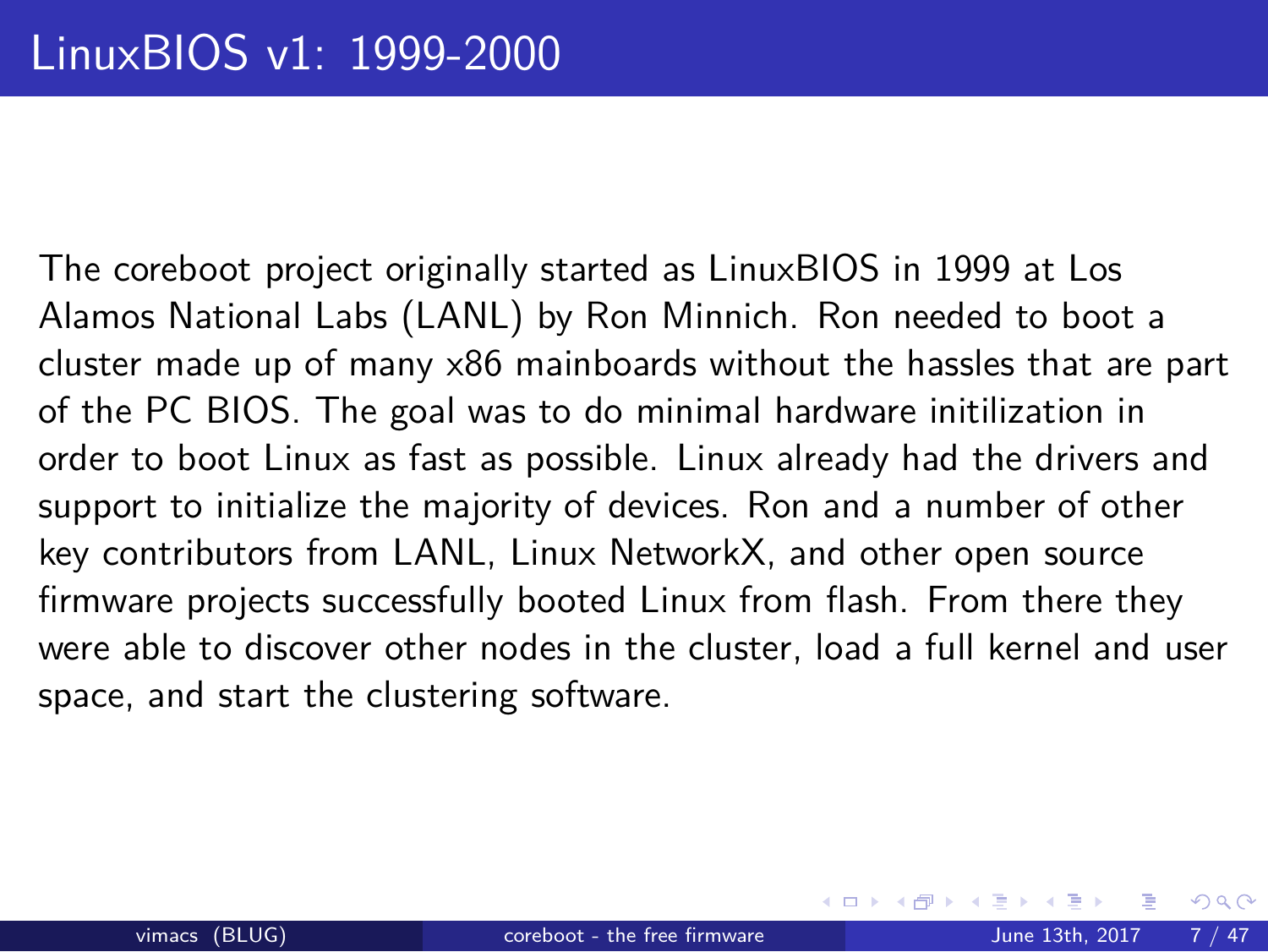### LinuxBIOS v2: 2000-2005

After the initial success of v1, the design was expanded to support more CPU architectures (x86, Alpha, PPC) and to support developers with increasingly diverse needs.

One of the design goal is to have little assembly as possible.

- standard C cannot be used because C compiler requires memory for stack
- the new DDR memory controllers required significantly more configuration and a lot more ASM
- solution: ROMCC by Eric Biederman

LinuxBIOS device tree was introduced.

Many target systems had flash that were too small to hold both the hardware initialization code and the Linux kernel. Payloads were created.

- modified etherboot for clusters
- FILO for disk-based boot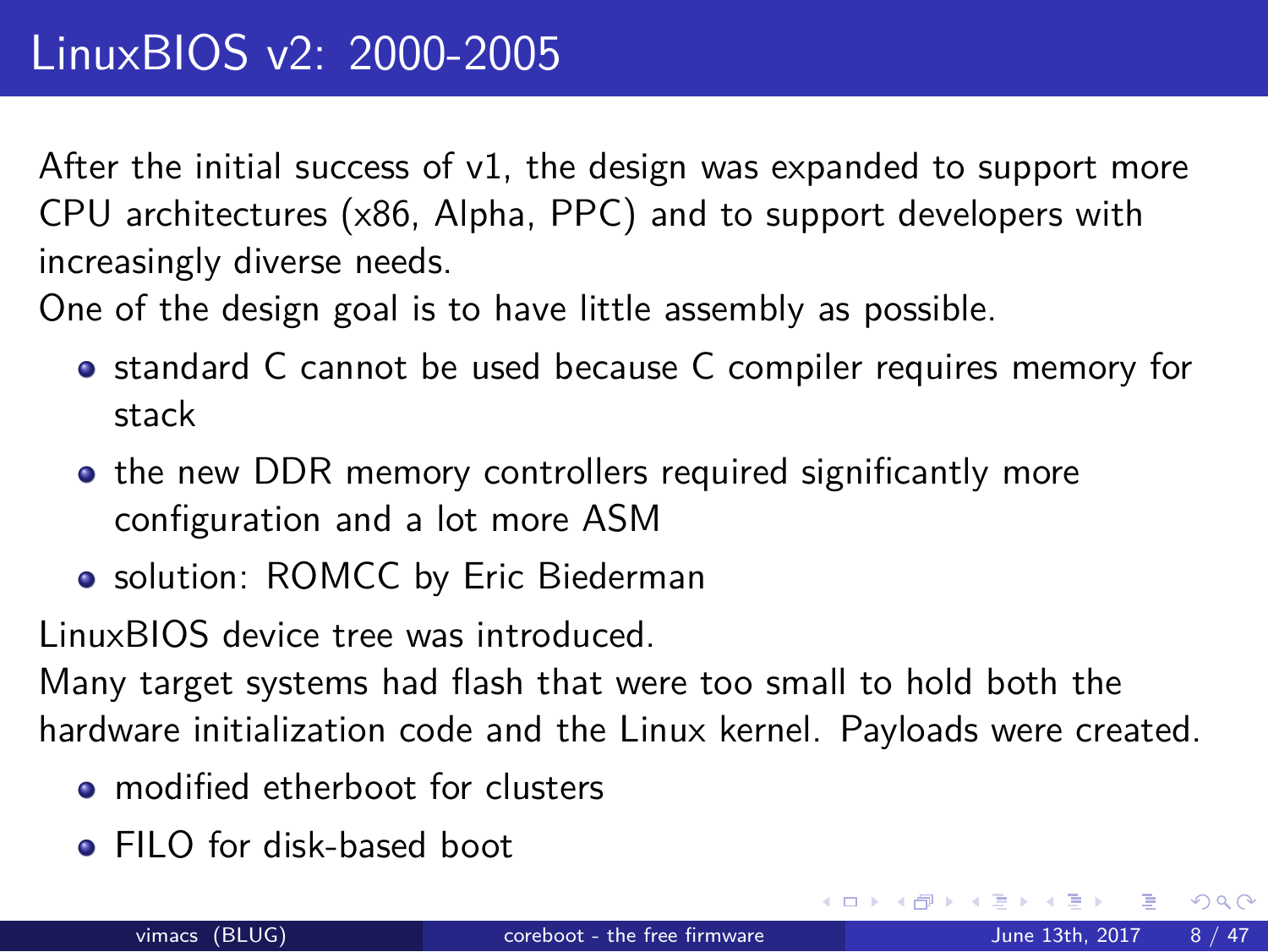### LinuxBIOS v2+: 2005-2008

Cache as RAM was introduced in 2005.

Stefan Reinauer formed a company named coresystems GmbH to support LinuxBIOS. Stefan was one of the primary developers and co-leaders of LinuxBIOS with Ron Minnich. His significant contributions included the first AMD64 port, the original ACPI implementation, the original SMM implementation, the flashrom utility, and the FILO payload development and maintainer.

In 2005, FSF started the Free BIOS campaign to support LinuxBIOS development. Ward Vandewege of FSF ported LinuxBIOS to the FSF servers and other mainboards.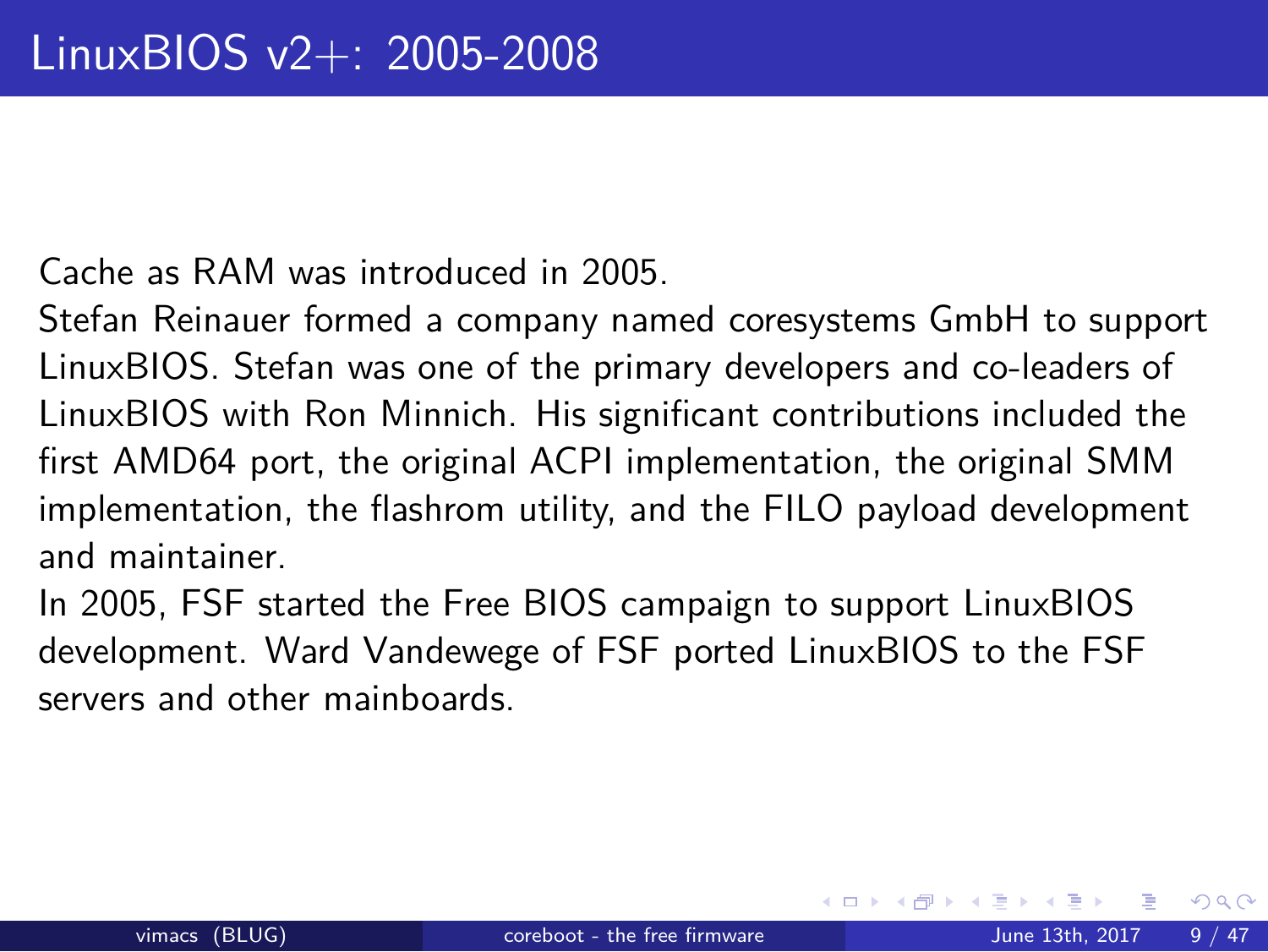### LinuxBIOS v3: 2006-2008

By 2006, LinuxBIOS had already supported hundreds of mainboards. With so many boards, there were problems with porting additional silicon and systems.

- Developers fixed and clarified many driver and bus support issues in the device tree.
- Kconfig
- **•** firmware image archive called LAR (LinuxBIOS Archiver), which led to the more refined and flexible concept of CBFS

It wasn't the main development branch; it was essentially an R&D branch, where the best ideas were backported to v2.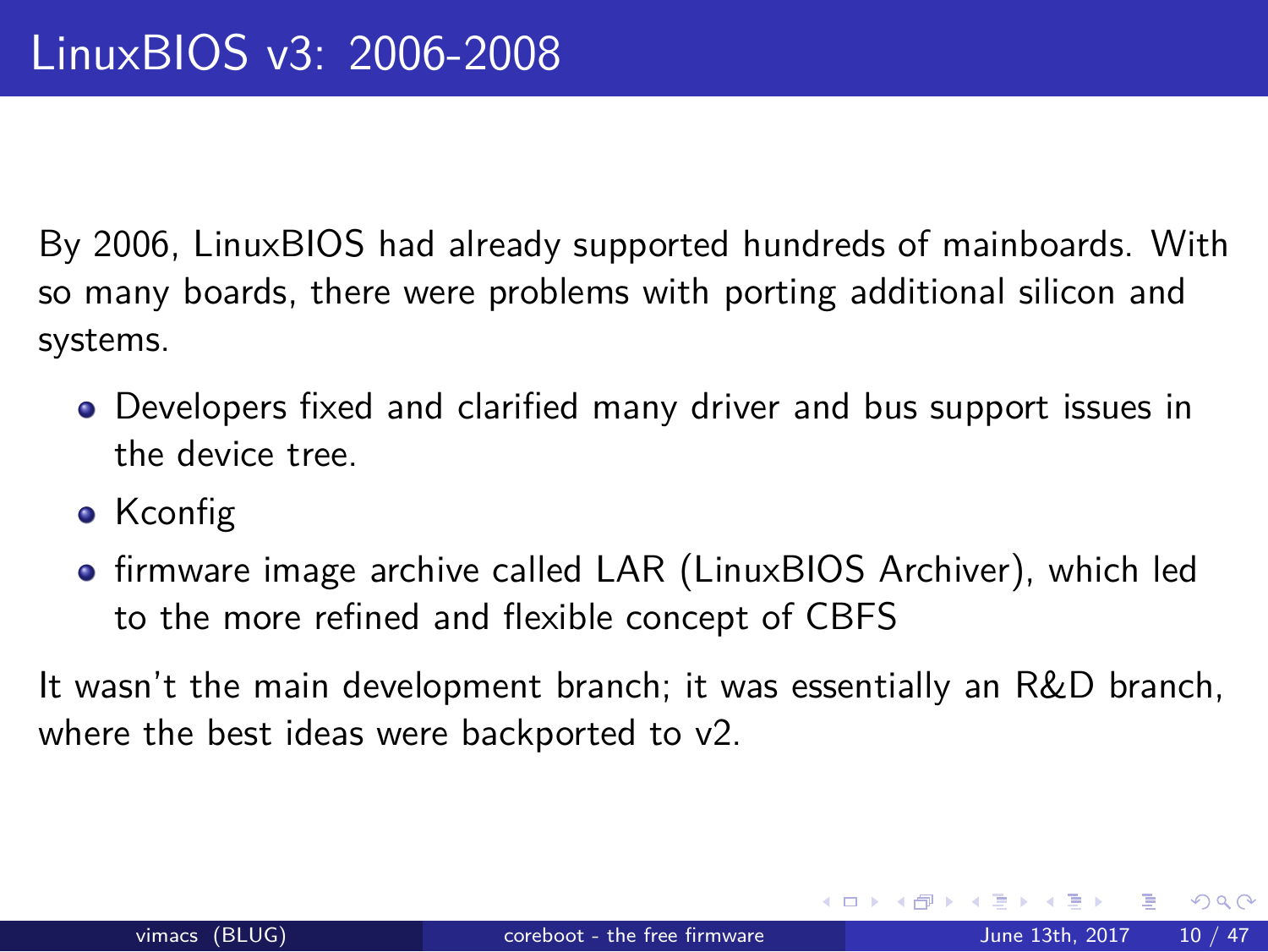# 2008: LinuxBIOS renamed coreboot

https://www.coreboot.org/pipermail/coreboot/2008-January/ 029135.html

- $\bullet$  LinuxBIOS = (core boot code) + (Linux kernel)
- Linux was no longer booted directly from flash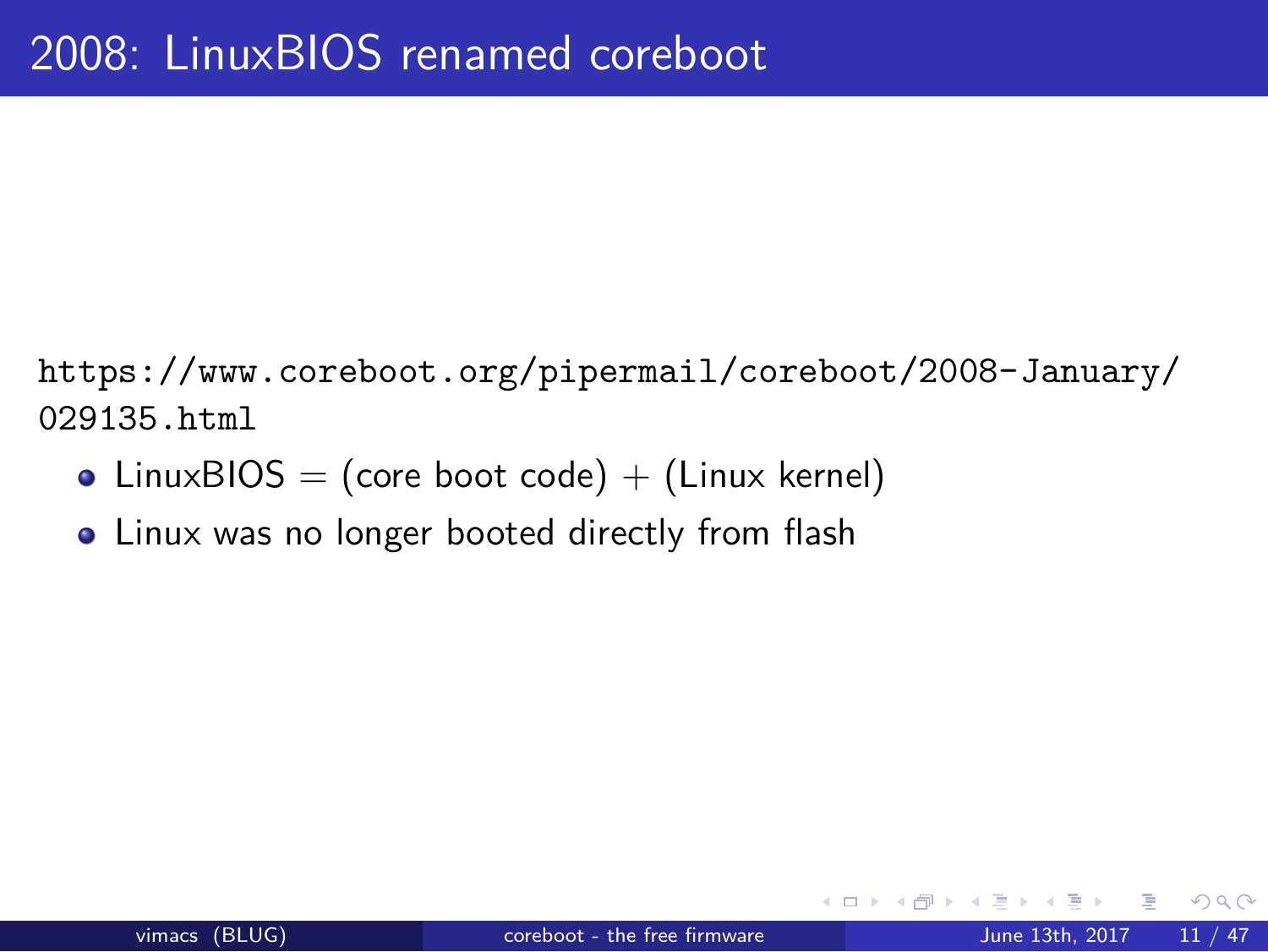#### coreboot v4

- $\bullet$  In early 2010, coreboot moved from SVN to Git
- during the transition, the community took the opportunity to recognize the advancements of the past 10 years and updated to version 4.0.
- contributions from AMD: AMD Generic Encapsulated Software Architecture (AGESA)
- **Google Chromebook**
- Intel FSP
- **·** libreboot for ThinkPad T60
- $\bullet$  coreboot v4.1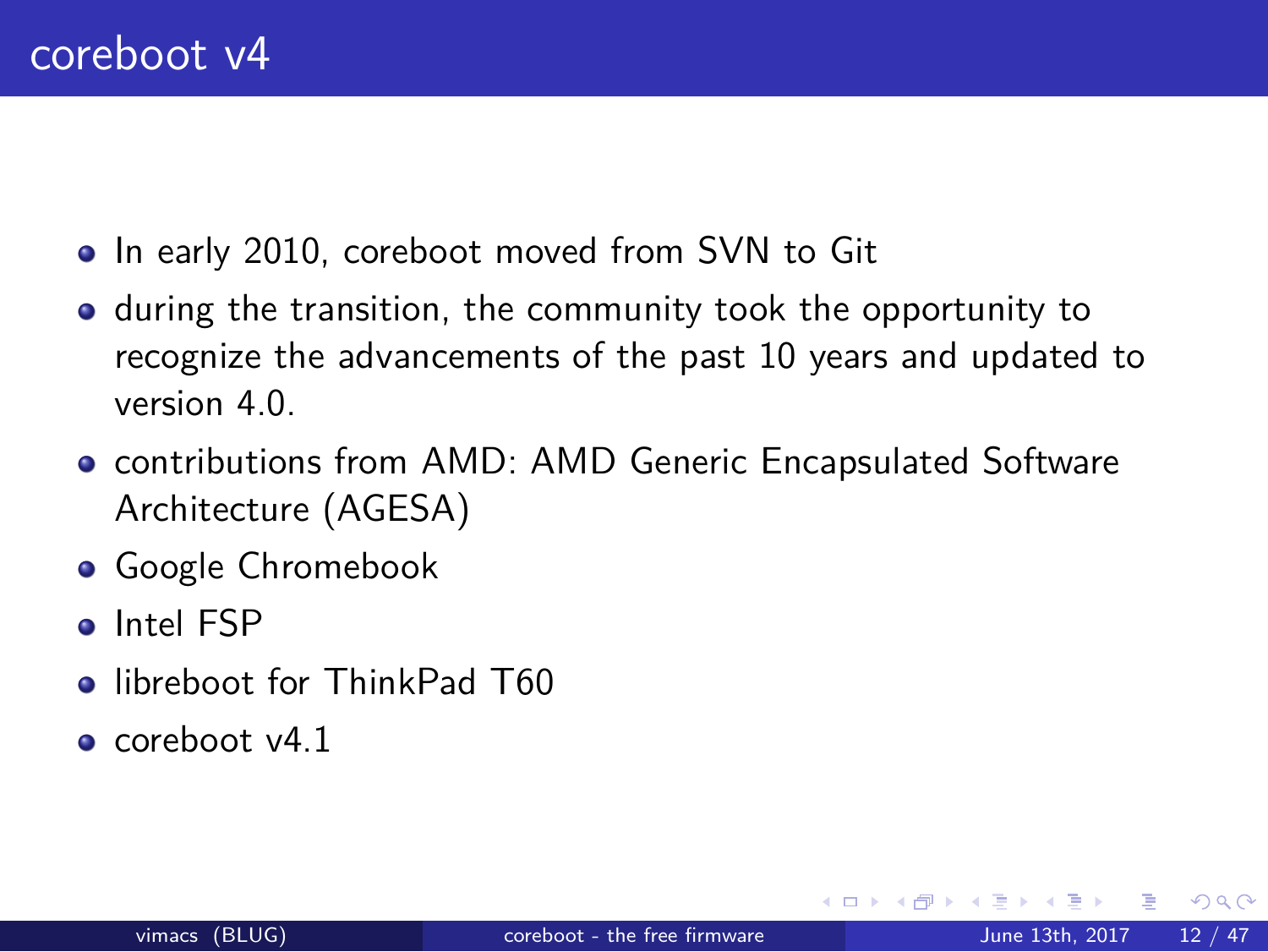### About libreboot

Some firmware components are non-free:

- Intel ME firmware/AMD PSP
- Intel FSP/closed source AGESA
- Option ROMs (including VGA BIOS)
- **o** CPU microcode
- **•** EC firmware

Libreboot is a coreboot distribution that removes proprietary components, including Intel ME, FSP, VGA BIOS, etc. On some laptops, the EC firmware is also free(Chromium EC in Chromebooks).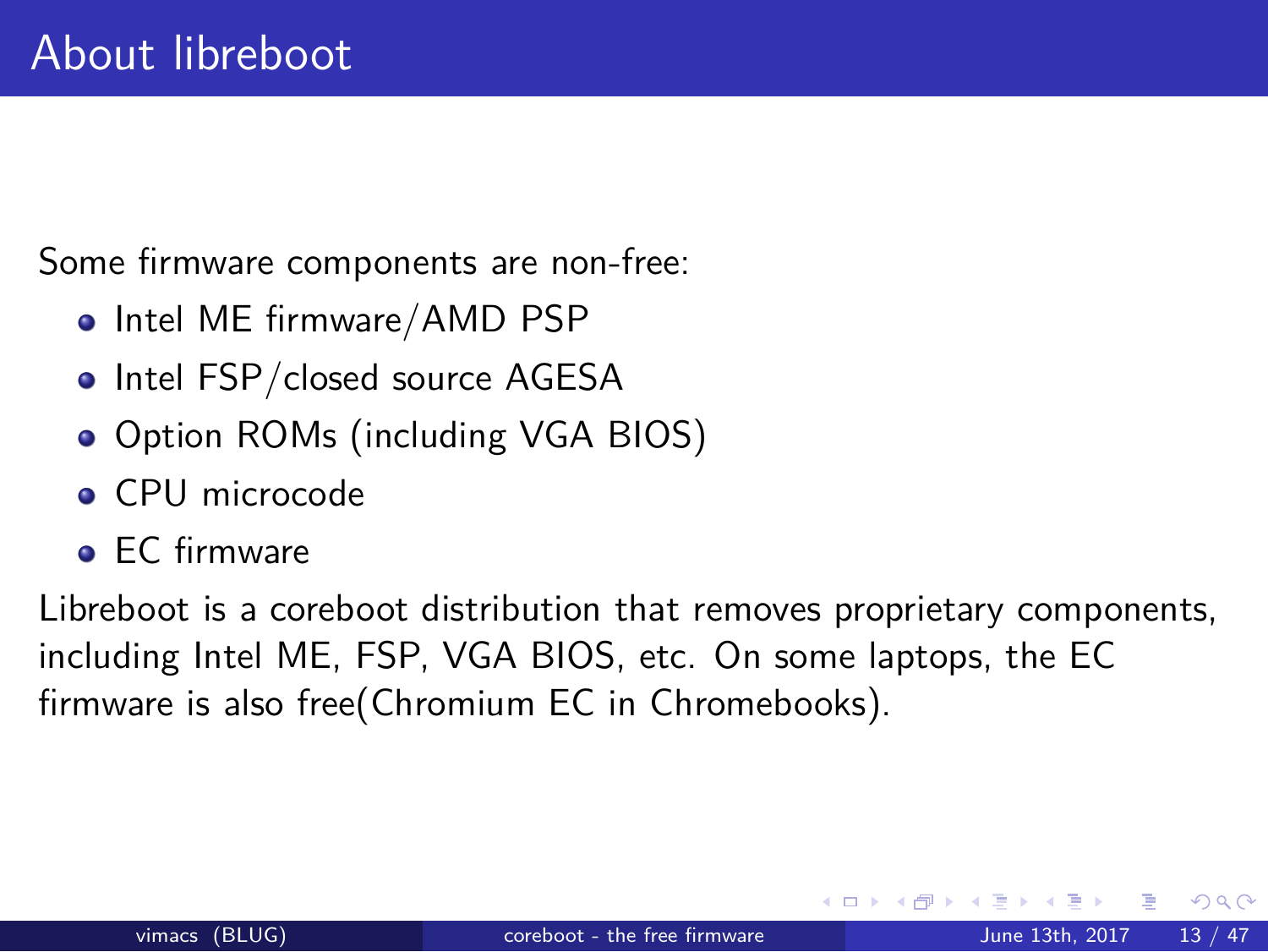# Why use coreboot

You can see the advantages of coreboot at: https://www.coreboot.org/users.html

- coreboot is free software (see FSF Free BIOS Campaign)
- fast boot times
- **o** it's flexible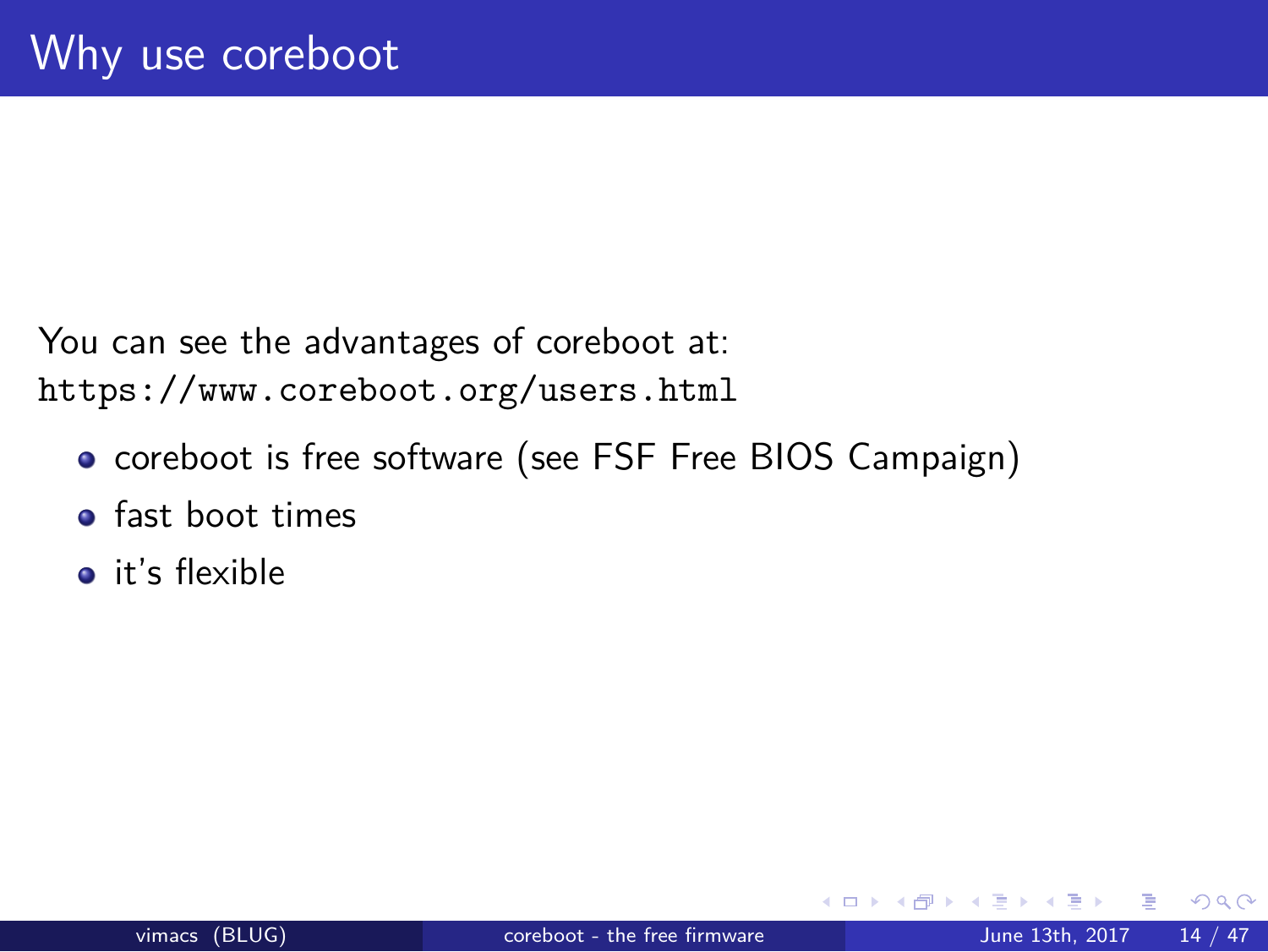Fun stuff on BIOS

https://www.coreboot.org/Fun\_Stuff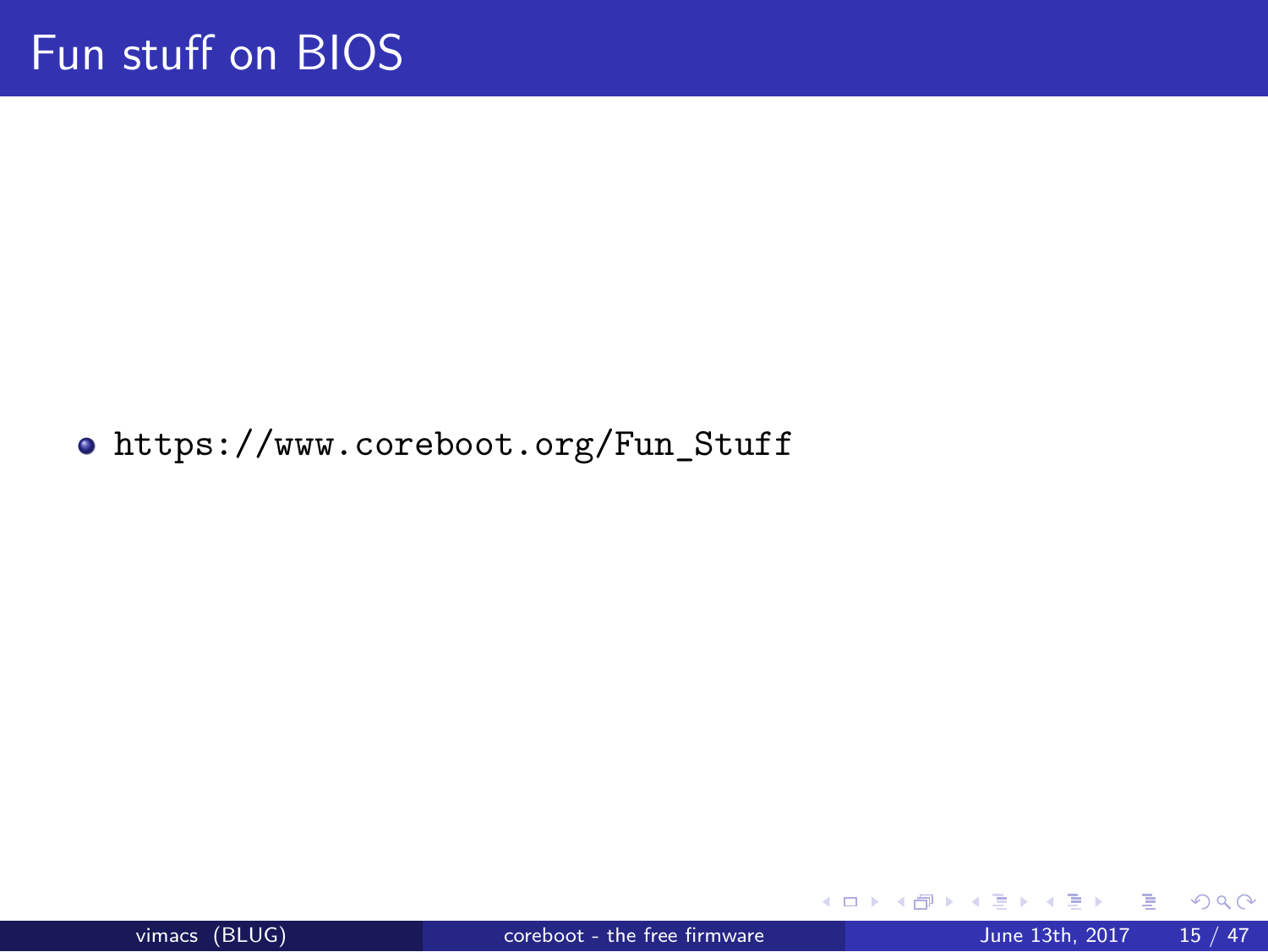#### 1 What is coreboot?

**•** History

Why use coreboot

#### 2 How coreboot works

- 3 Building and using coreboot
	- **•** Building
	- **•** Flashing
- 4 Utilities and Debugging
- 5 Join the community
- 6 How to port coreboot
	- **·** Example
- **7** References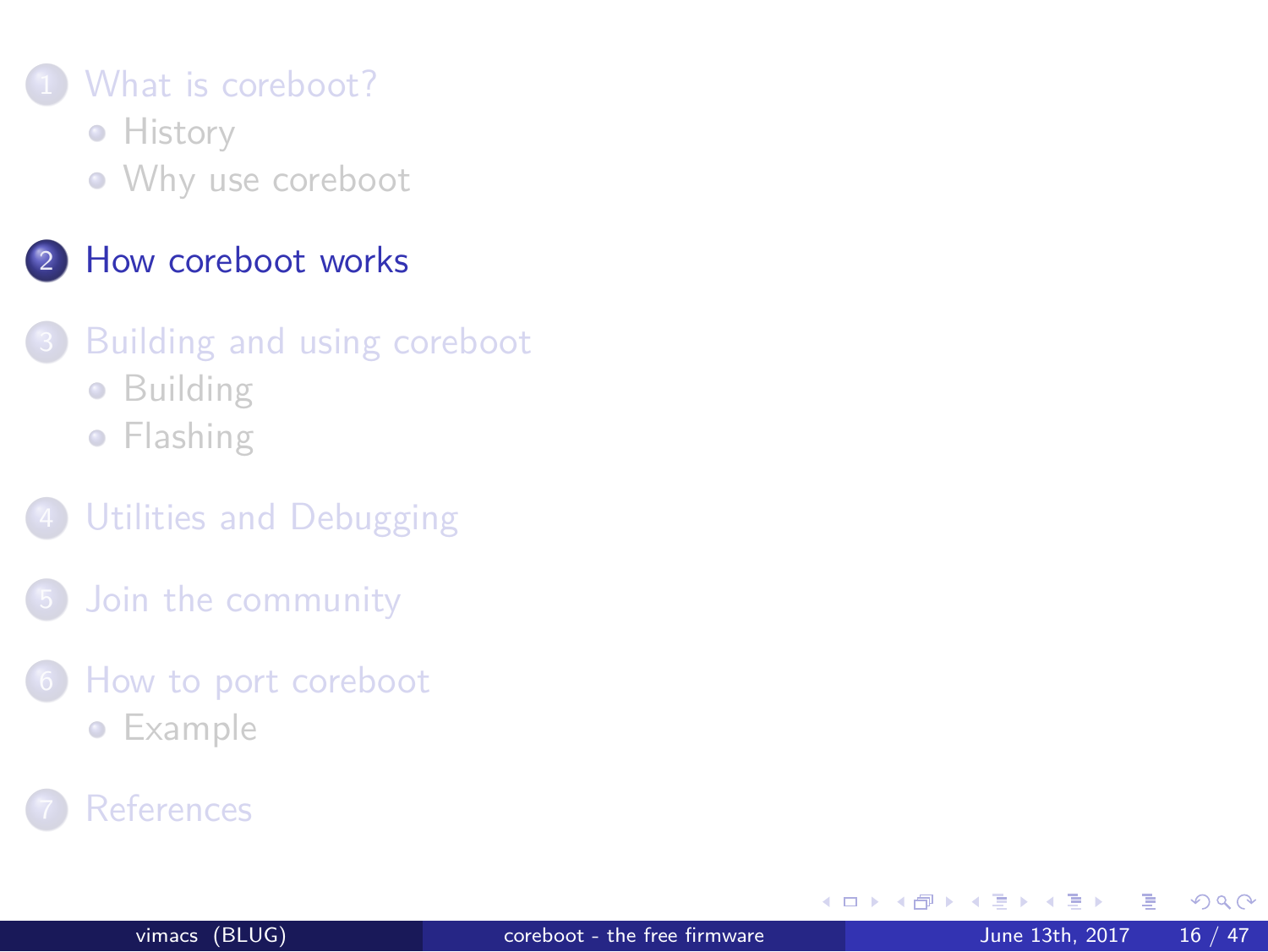# How coreboot works

We'll take lenovo/x230 as example to see how a machine boots with coreboot.

We can build coreboot with "make V=1 > build.log" to see which files are used to build coreboot for this mainboard.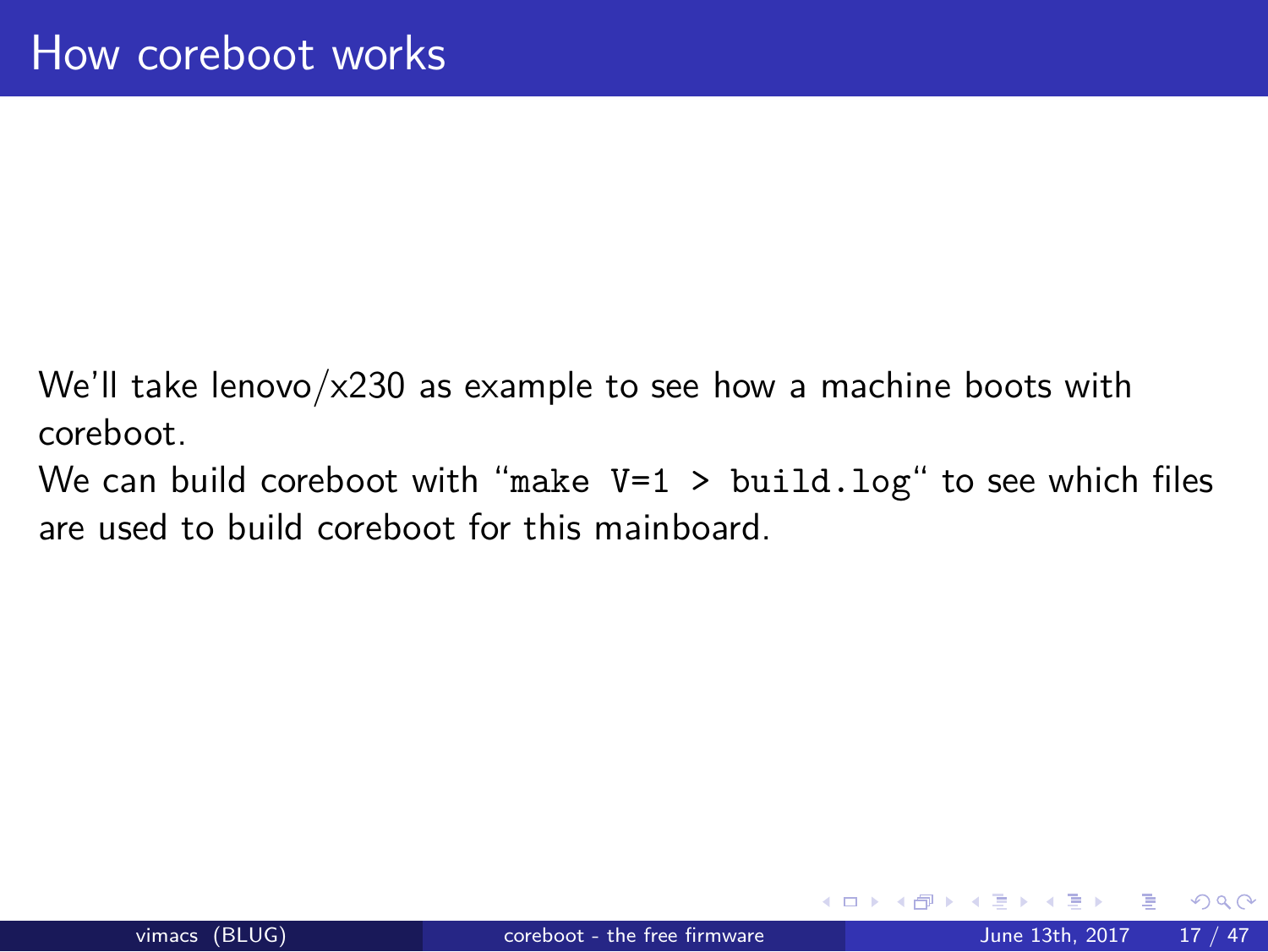#### coreboot stages

The coreboot firmware runs in several stages.

- bootblock: the earliest code that the CPU runs
- romstage: before main memory is ready, only the code in the flash can be run, and no other memory can be used
- ramstage: after main memory can be used, the ramstage code is uncompressed in memory, and do the remaining initialization
- payload: OS or OS loader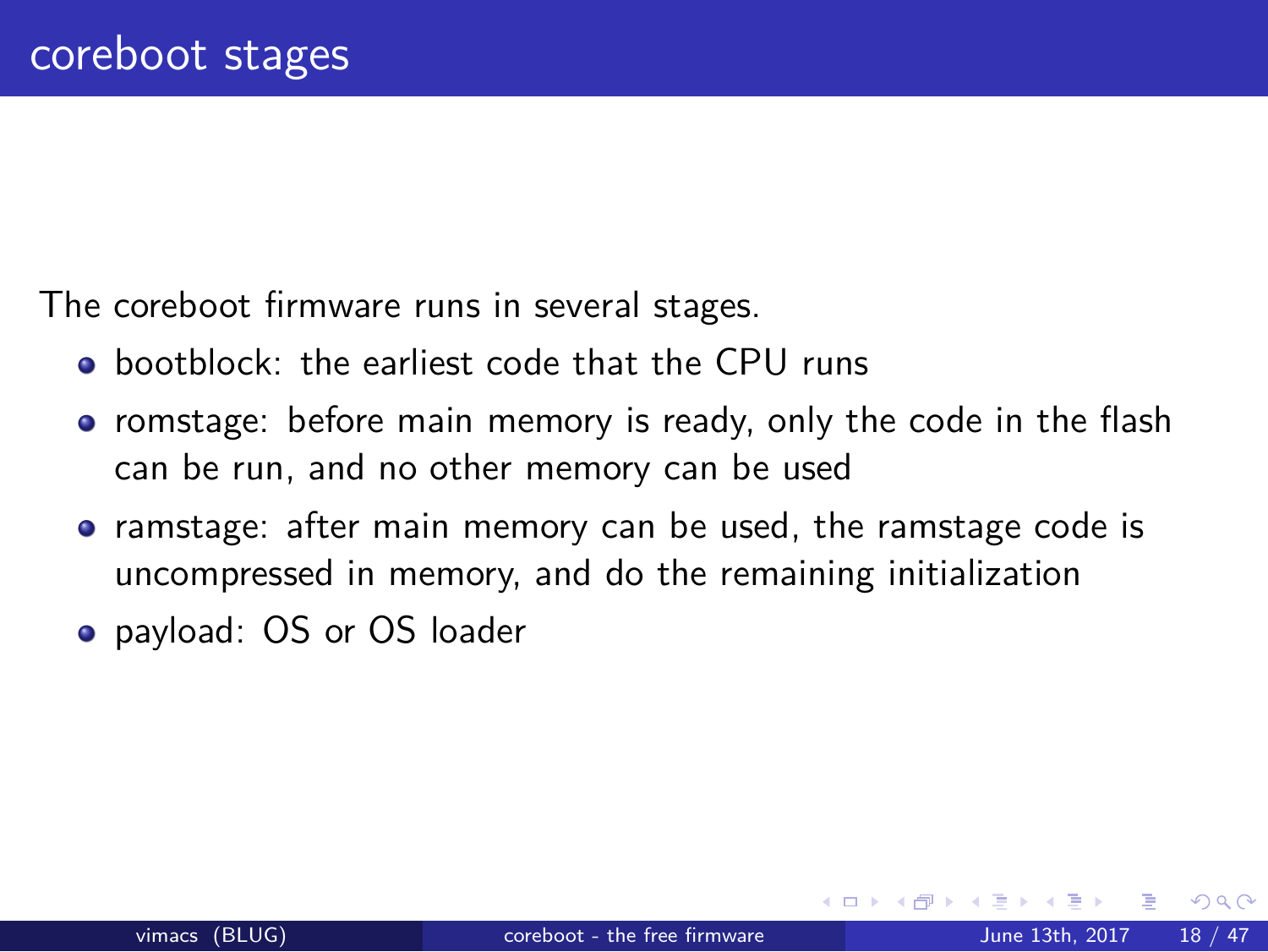#### bootblock

When the machine starts, PC poionts at reset vector (f000:fff0), the CPU runs the bootblock code.

The bootblock code is in src/arch/x86/bootblock\_romcc.S, which includes:

- src/cpu/x86/16bit/reset16.inc: the code at reset vector
- src/cpu/x86/16bit/entry16.inc: the 16-bit code that sets CPU to protected mode
- src/cpu/x86/32bit/entry32.inc: sets segment registers
- generated/bootblock.inc: generated from src/arch/x86/bootblock\_simple.c with ROMCC

bootblock\_simple.c then runs romstage.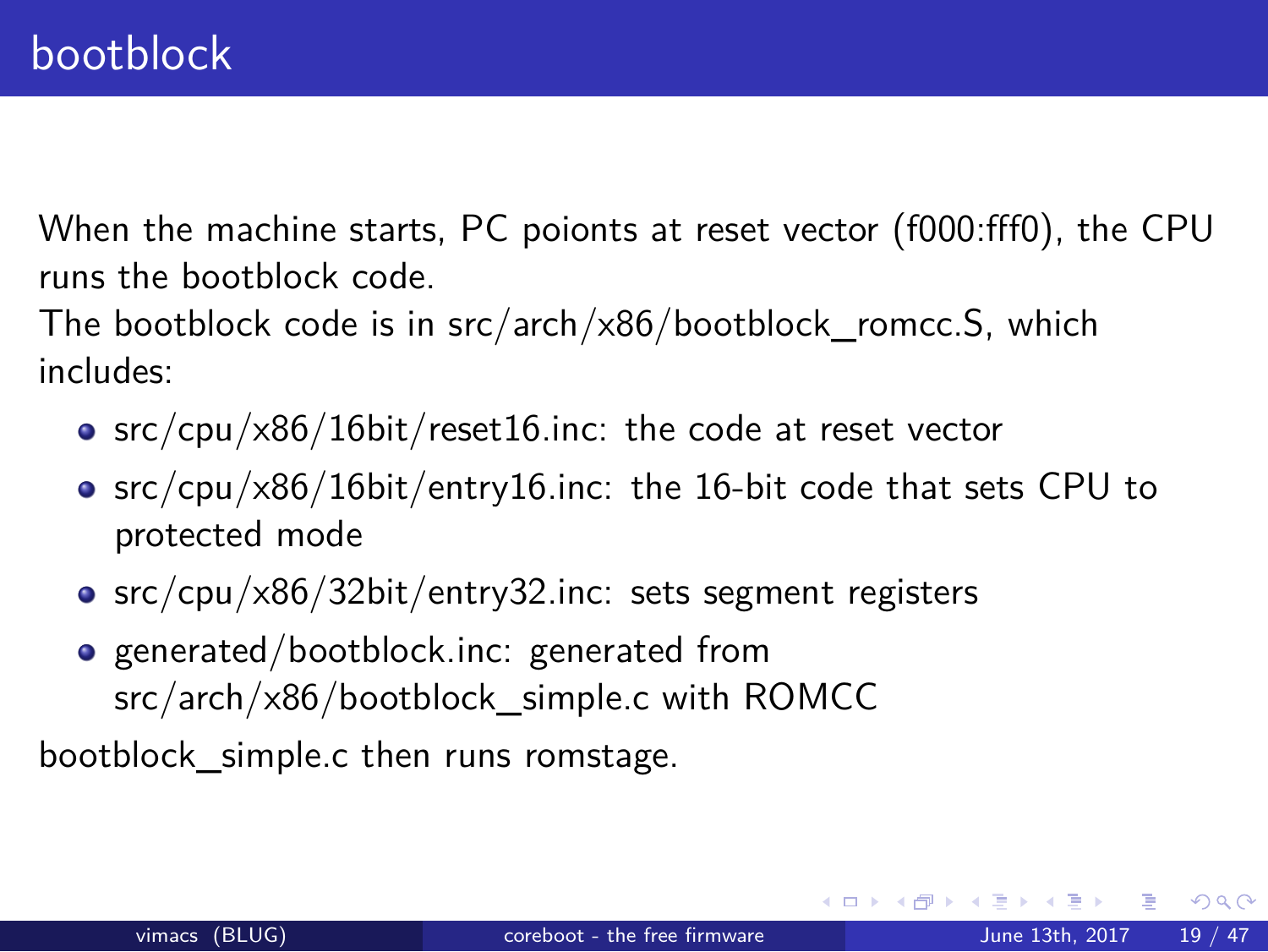#### romstage

romstage starts at src/arch/x86/assembly\_entry.S, which includes:

- src/cpu/x86/32bit/entry32.inc: loads GDT and sets segment registers
- generated/assembly.inc: generated from src/cpu/intel/model\_206ax/cache\_as\_ram.inc, which sets up CAR and runs the init code in romstage by calling ramstage\_main(), then runs ramstage by calling romstage\_after\_car() which calls run\_ramstage().

ramstage\_main() is in src/cpu/intel/car/romstage.c, it calls mainboard\_romstage\_entry() in src/northbridge/intel/sandybridge/romstage.c, which does the DRAM

initialization.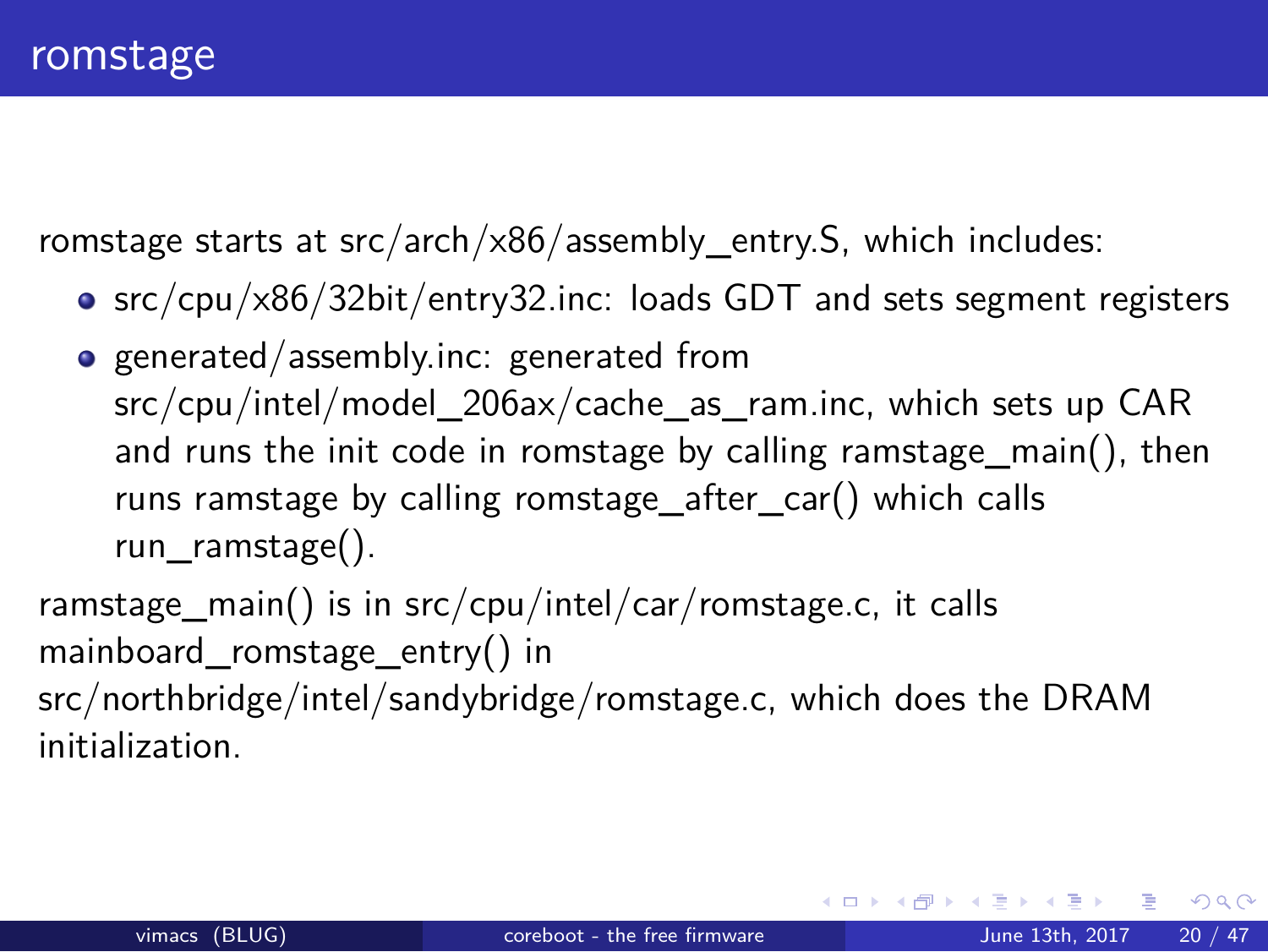#### ramstage

ramstage starts at src/arch/x86/c\_start.S, it calls the "main" function in src/lib/hardwaremain.c.

There are 12 boot states defined in source code. Functions for each state are run in ramstage. At last payload is loaded and run.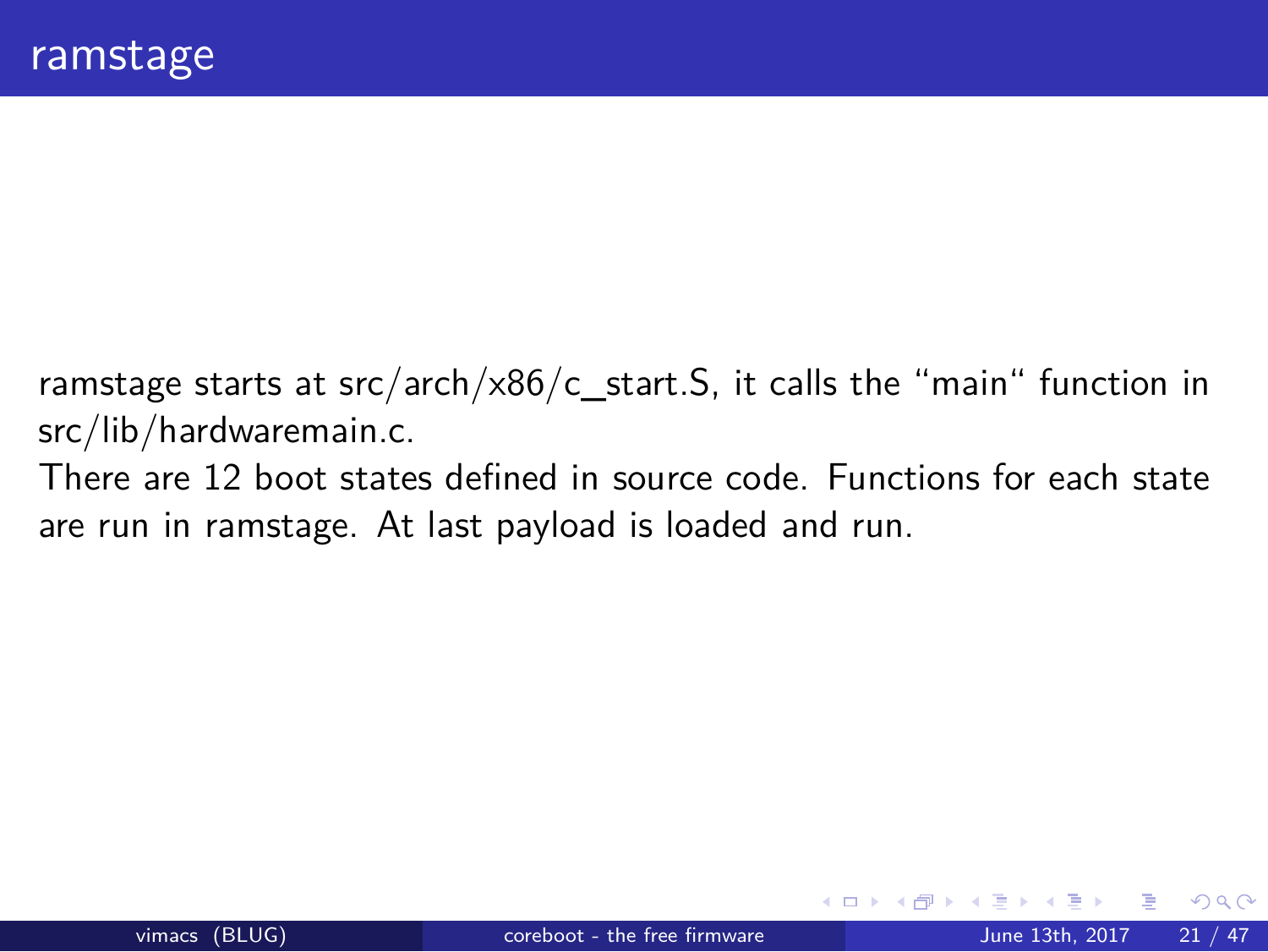## Payloads

There are many coreboot payloads:

- SeaBIOS: a PC BIOS implementation
- o GRUB2
- **·** Linux kernel
- Tianocore: a UEFI implementation by Intel
- depthcharge: a bootloader written by Google for Chromebooks
- u-boot

Some useful tools can also be payloads:

- nvramcui: a tool to edit CMOS
- **·** coreinfo: system information
- $\bullet$  memtest $86+$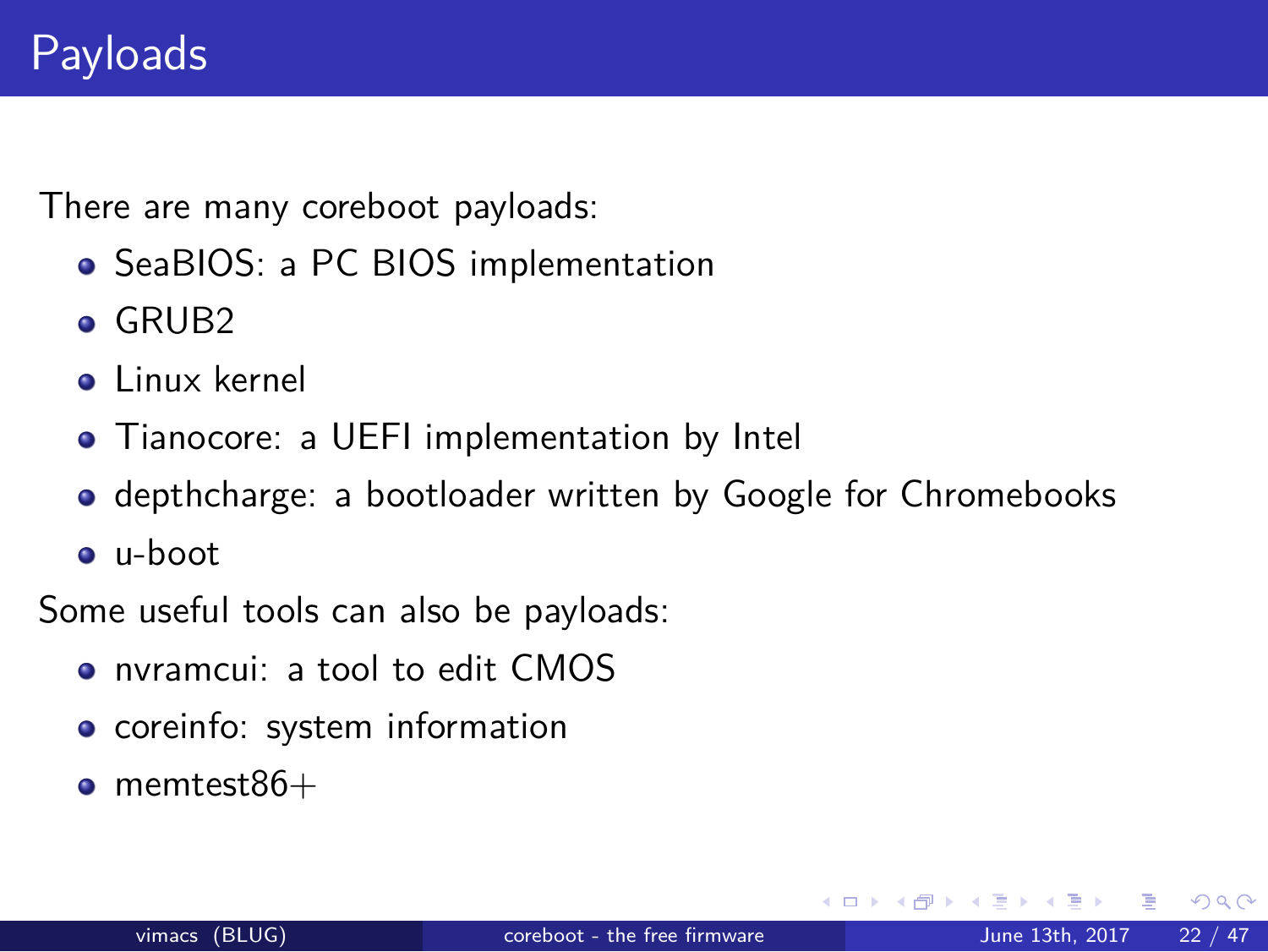## Supported OSes

coreboot supports many operating systems:

- Linux: boots via GRUB2,SeaBIOS, or using Linux kernel as payload
- OpenBSD: boots via SeaBIOS with VGA option ROM. Now it supports UEFI and don't need VGA BIOS, so it now supports libreboot. See libreboot mailing list.
- Windows: boots via SeaBIOS and Tianocore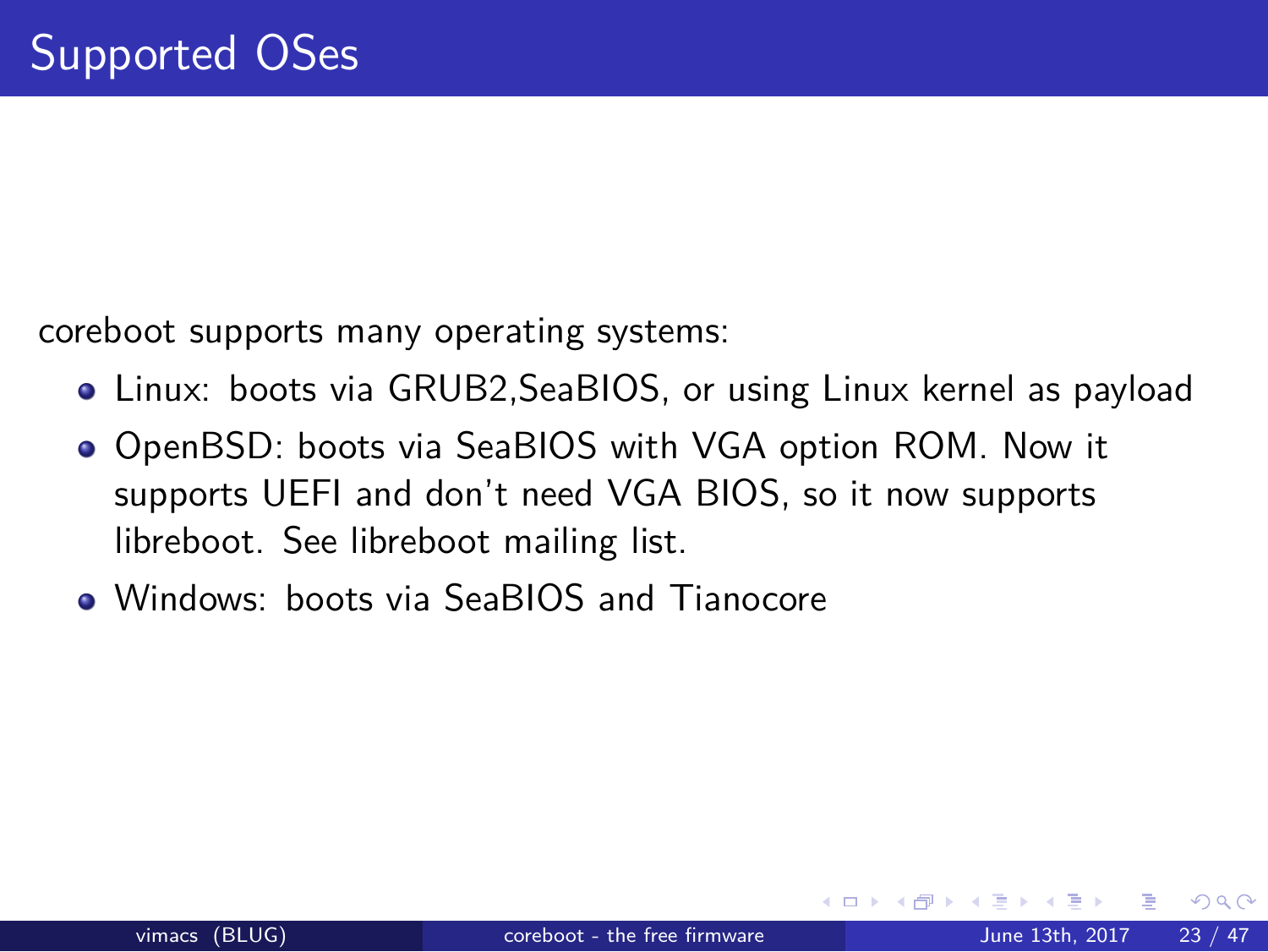1 What is coreboot?

**•** History

Why use coreboot

2 How coreboot works

3 Building and using coreboot

**•** Building

**•** Flashing

4 Utilities and Debugging

5 Join the community

6 How to port coreboot

**•** Example

7 References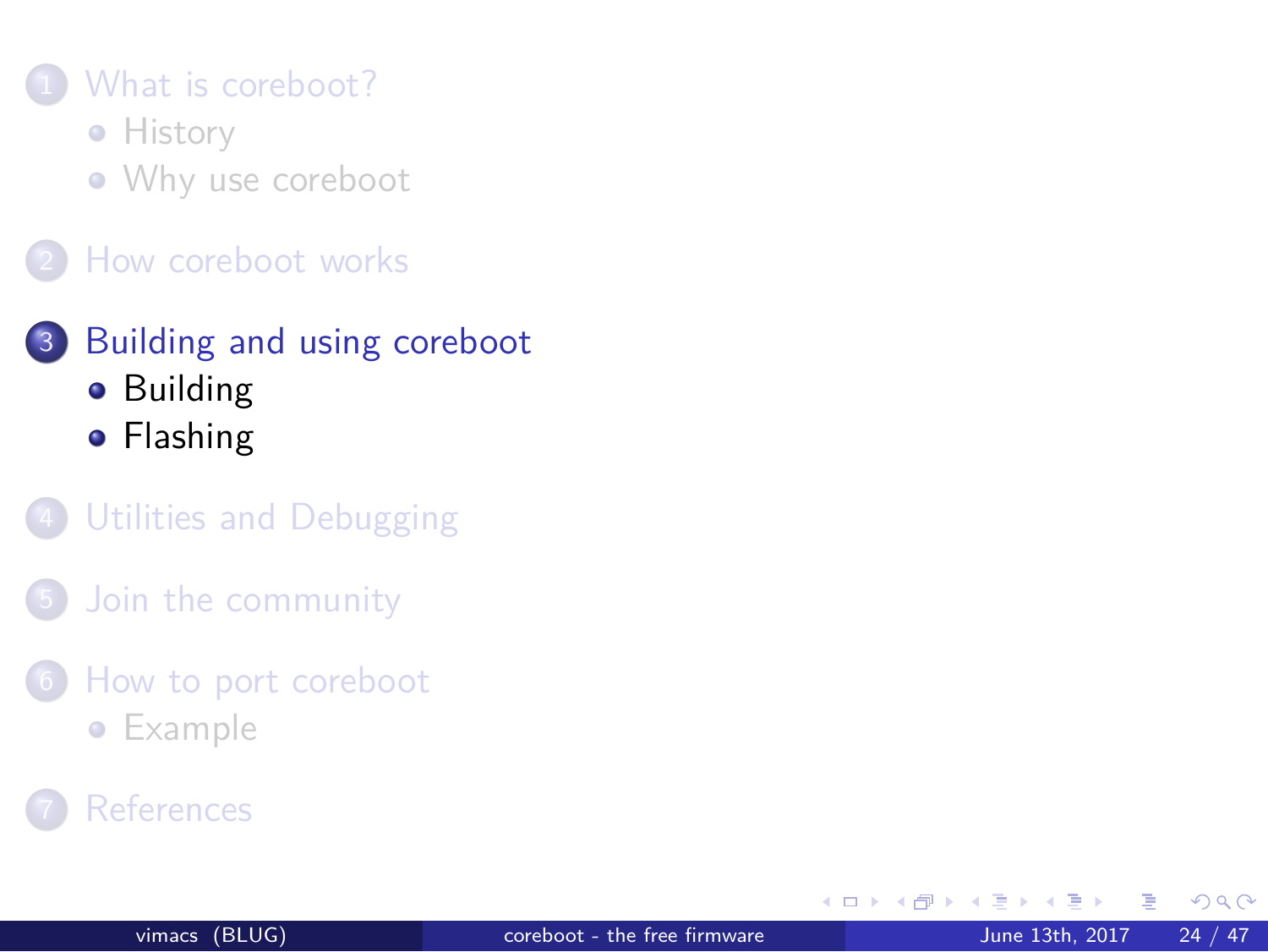## Building coreboot and run on QEMU

https://www.coreboot.org/Lesson1 is a good place to start.

Build a cross toolchain for building coreboot make crossgcc or make crossgcc-<arch>

Generate a configuration

make nconfig

At last do a "make" to build it, the built firmware is at build/coreboot.rom.

Run coreboot on QEMU qemu-system-i386 -bios build/coreboot.rom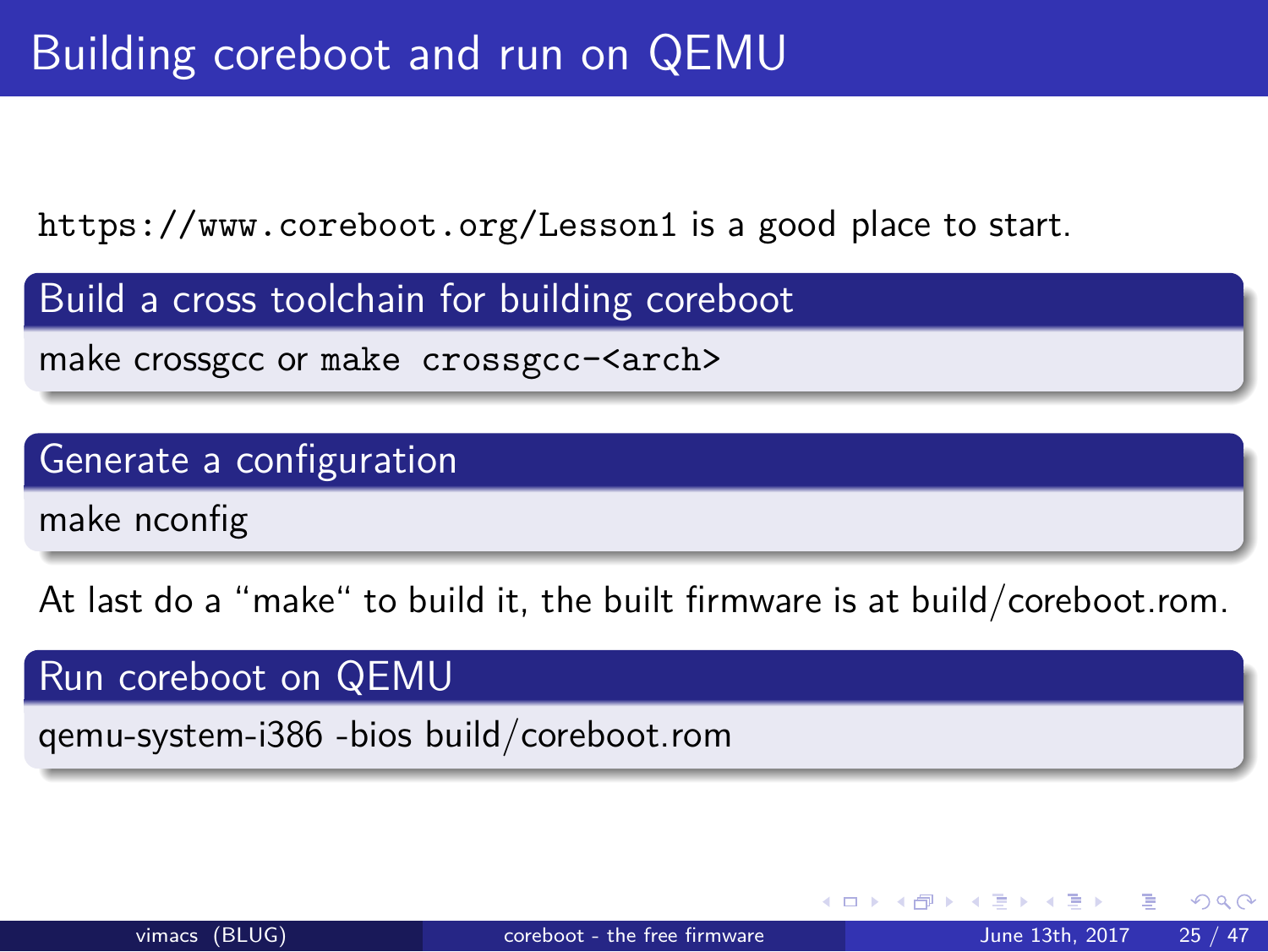## Hardware flashing

To use coreboot on real machines, we need to know how to flash externally with a hardware flash programmer.

- Most of the mainboards can only be flashed externally with factory firmware running.
- We need to flash externally to unbrick a machine.

We need a programmer and a connector to connect the flash.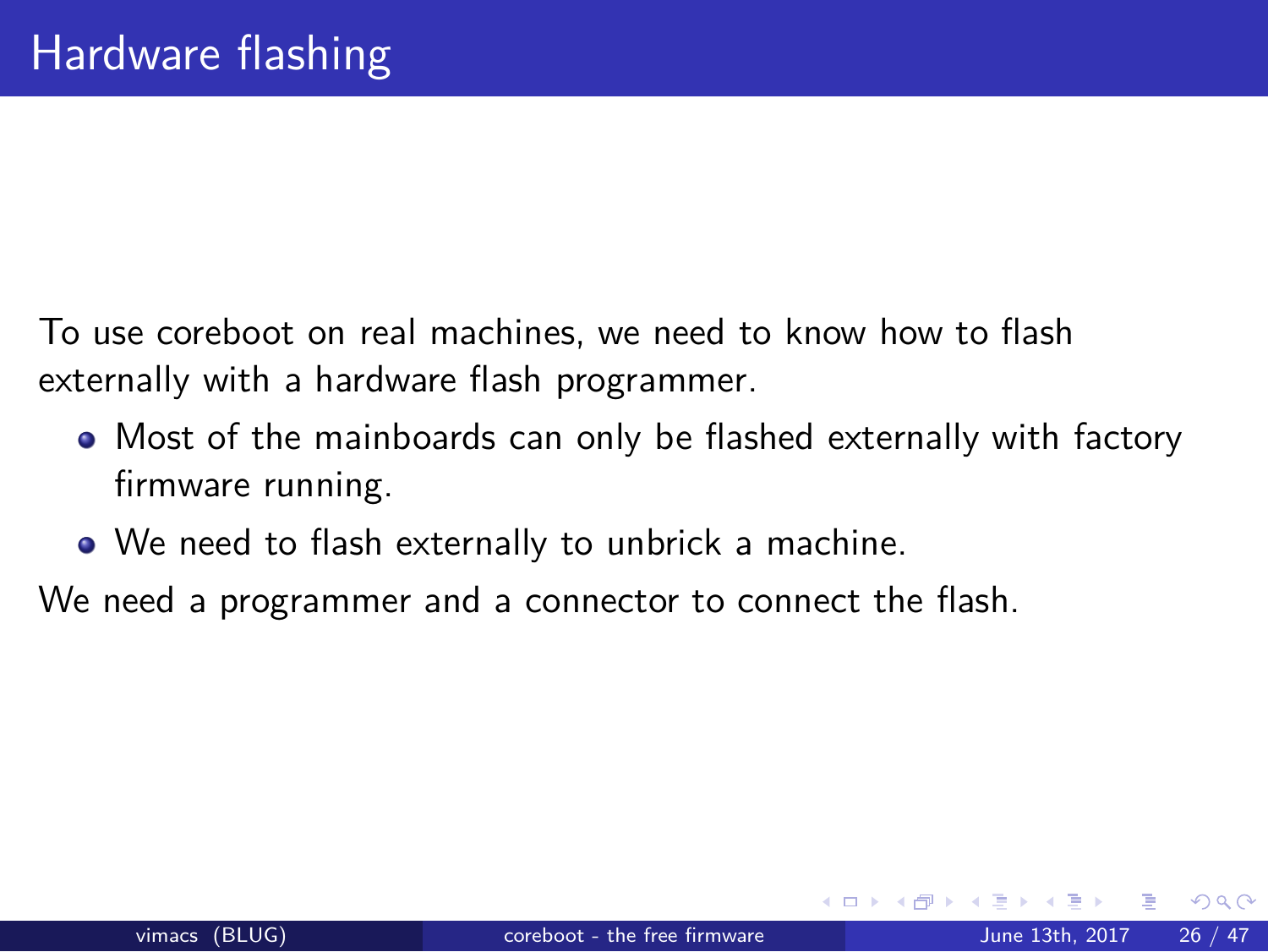## Tools to flash a chip

A lot of mainboards use SPI NOR flash, most of them are in SOIC-8 package.

To program SPI NOR flash, we can use one of the following tools:

- Using Linux SPI: Raspberry Pi, Beaglebone
- Micro controllers: Arduino, Bus Pirate, STM32
- Programmers: ch341a, dediprog

To connect with SOIC-8 or SOIC-16 flash chips, we can use a clip.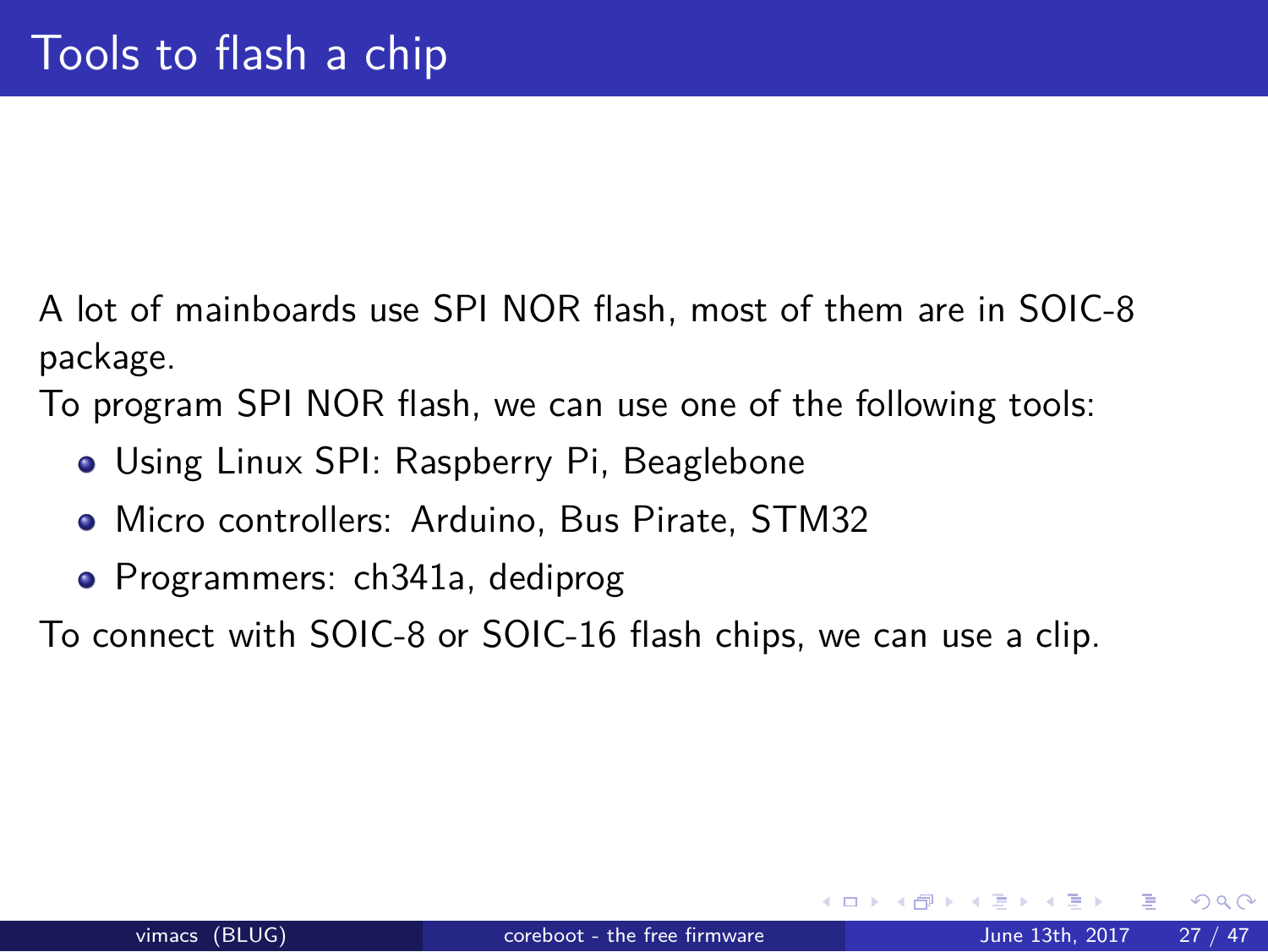



flashrom -p linux\_spi:dev=/dev/spidev1.0,spispeed=1024

flashrom -p <programmer> [-r <file>] [-w <file>]

We can use flashrom to flash the chips.

Flash with flashrom

command line

For Linux SPI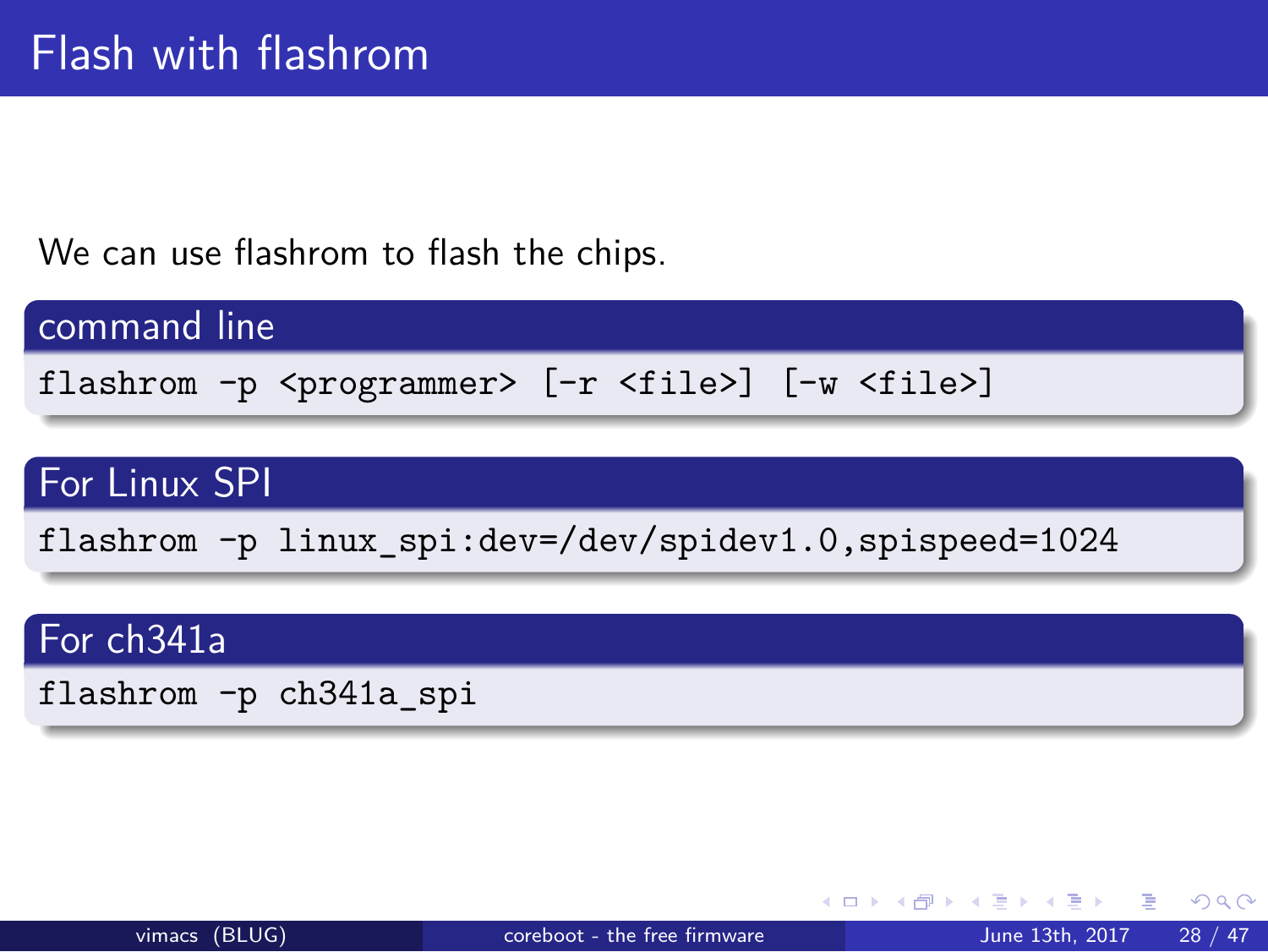## Internal flashing with flashrom

Many boards can be flashed internally with coreboot flashed.

## internal flashing

flashrom -p internal:laptop=force\_I\_want\_a\_brick

We can also use a layout file to flash part of the ROM.

#### flashing with layout

```
flashrom -p <prog> --layout layout.txt \
--image bios -w <file>
```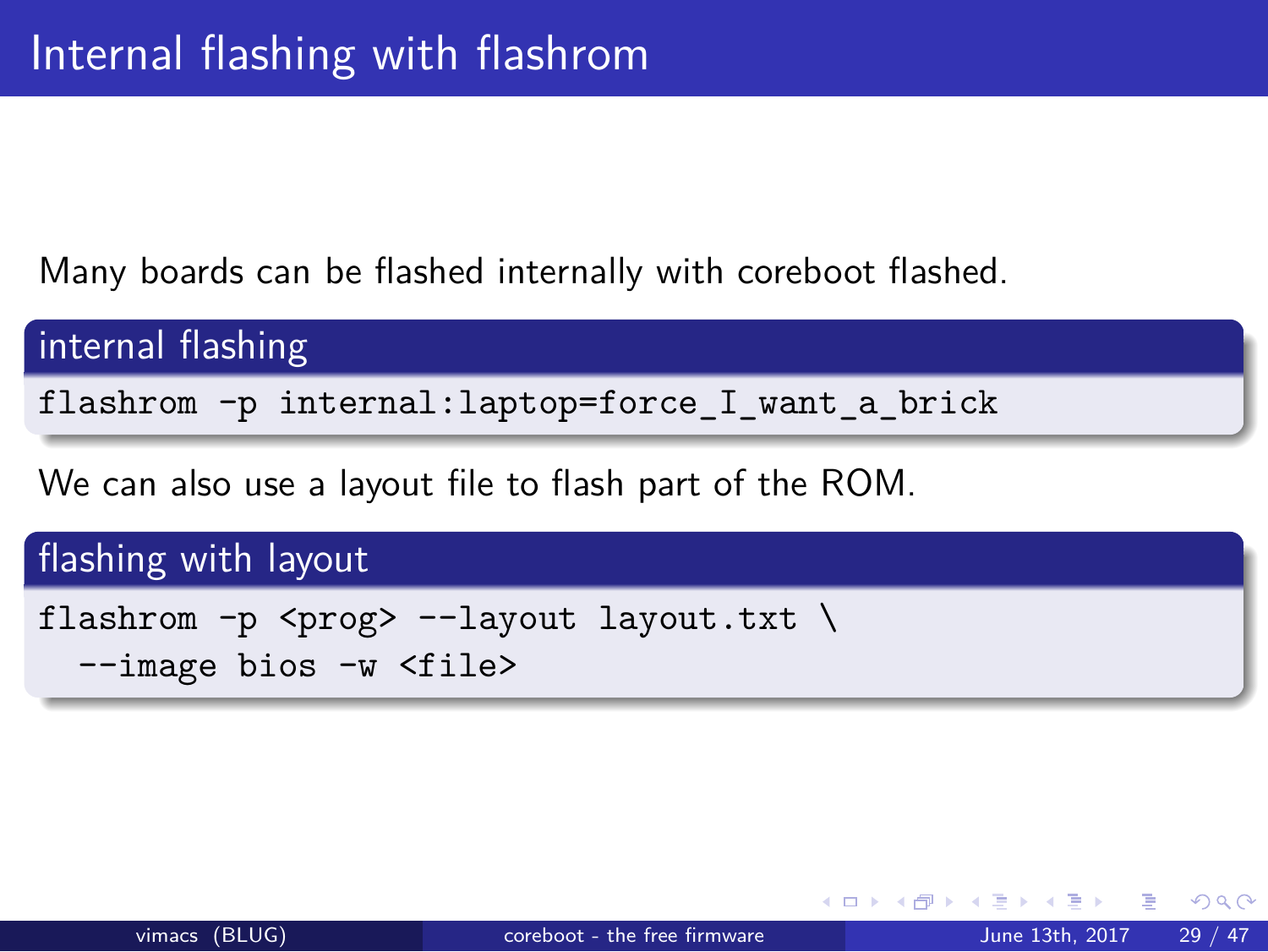#### 1 What is coreboot?

**•** History

Why use coreboot

2 How coreboot works

3 Building and using coreboot

- **•** Building
- **•** Flashing

#### 4 Utilities and Debugging

5 Join the community

6 How to port coreboot

- **·** Example
- **7** References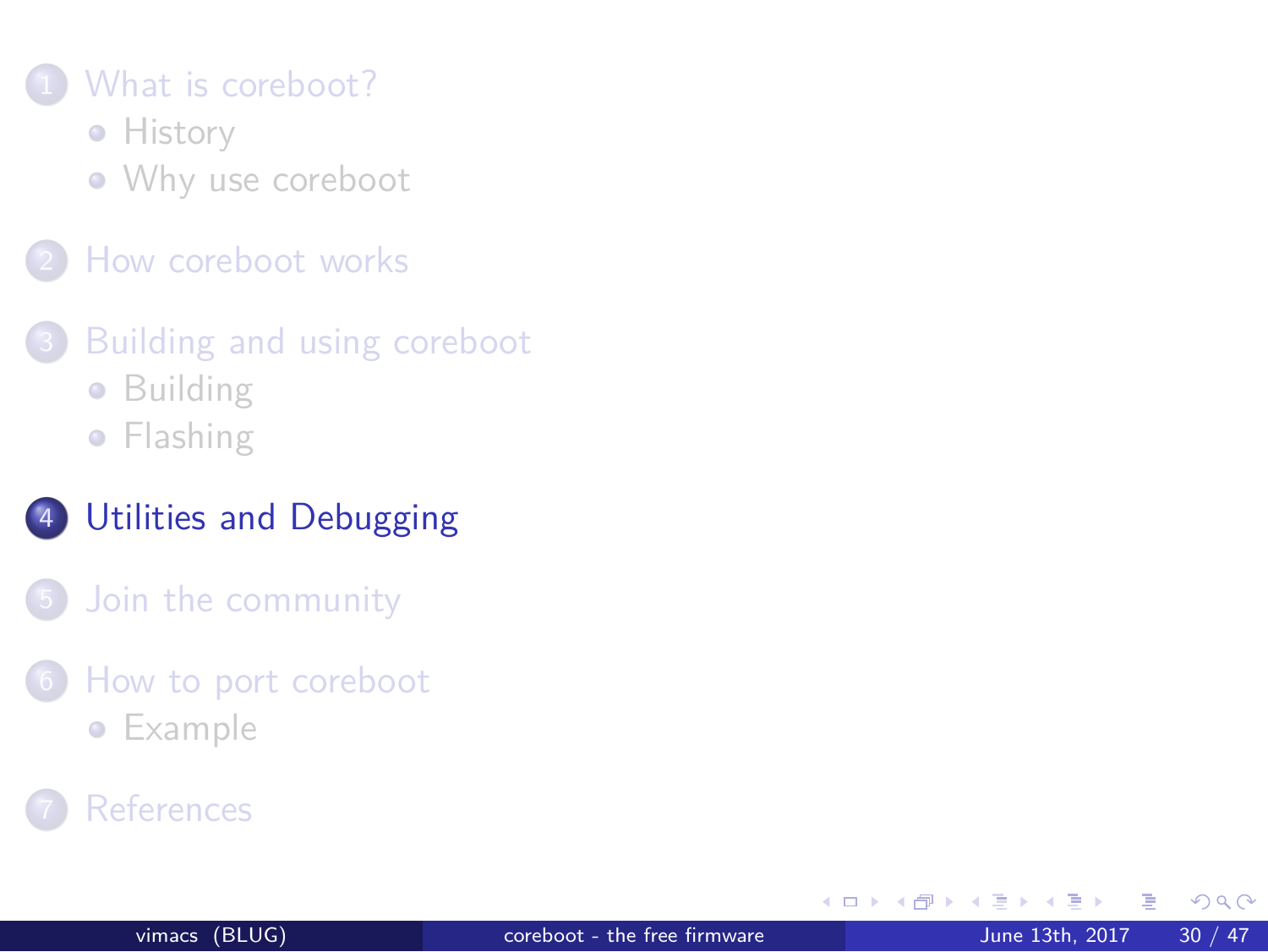## Utilities and Debugging

To work with coreboot, we have many tools to use:

- nvramtool: dump CMOS contents, display and modify CMOS settings
- cbmem: display coreboot table and logs
- ectool: read and write EC memory, sometimes useful
- autoport: generate the code for a board you want to port, usually needs further changes

To debug coreboot, we can read the cbmem console in a working system. We can also use a EHCI debug dongle.

- Net20DC is an expensive device, and its company is bankrupt.
- We can use a development board with OTG port, e.g. BeagleBone, Cubieboard

For systems with serial output, we can also do the debugging with it.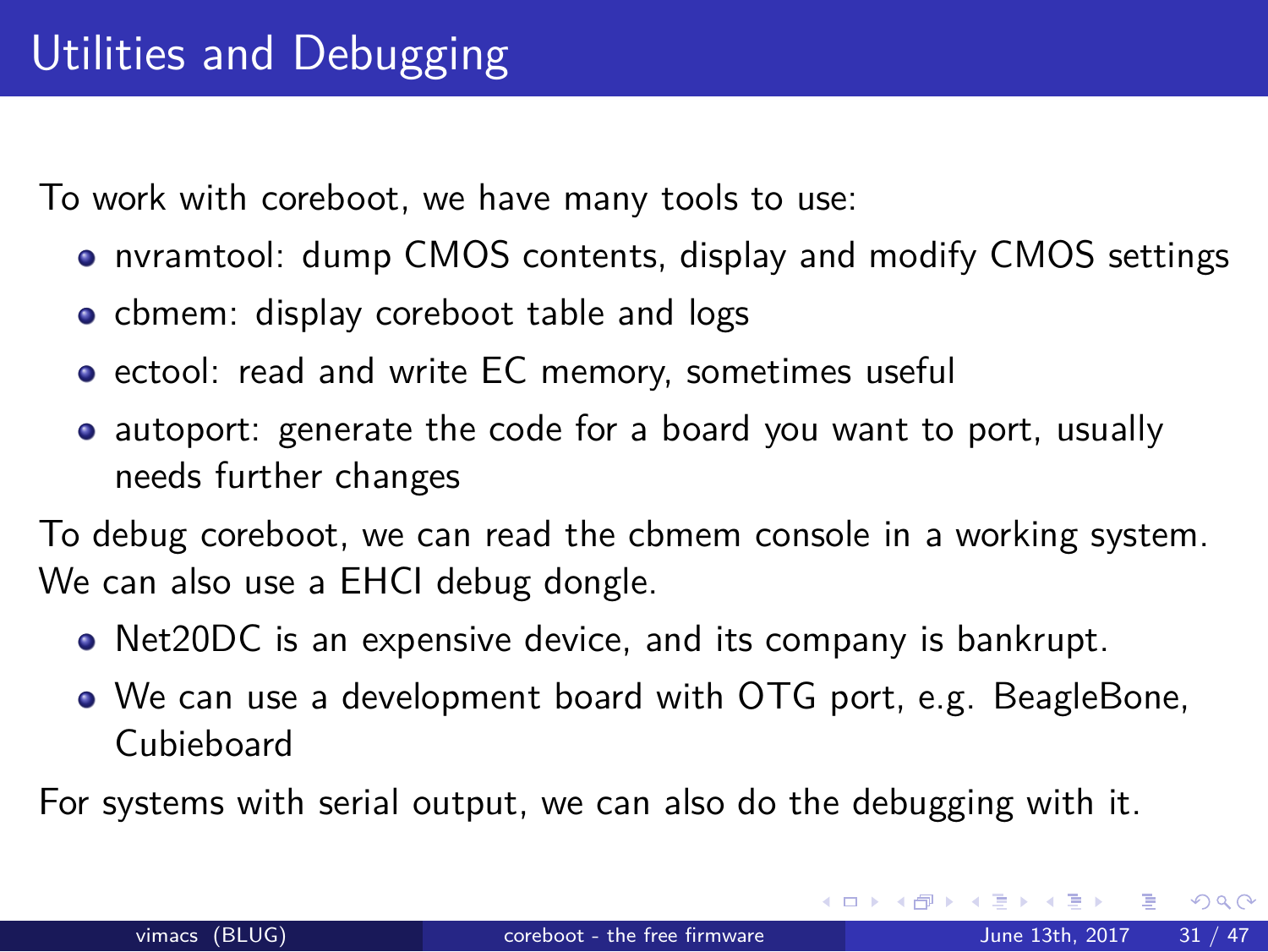#### 1 What is coreboot?

**•** History

Why use coreboot

2 How coreboot works

3 Building and using coreboot

**•** Building

**•** Flashing

4 Utilities and Debugging

#### 5 Join the community

6 How to port coreboot

**·** Example

**7** References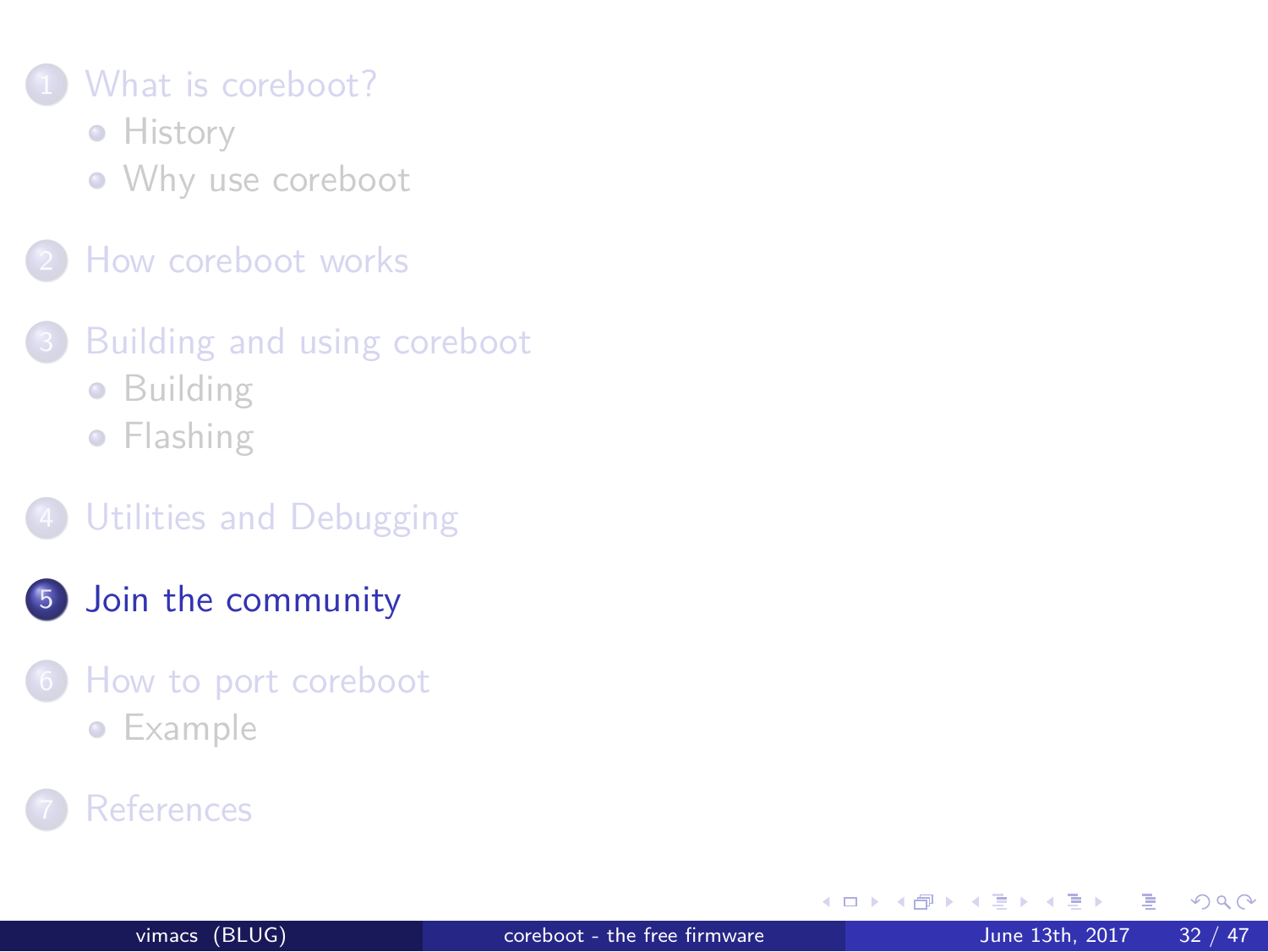## The coreboot community

You can visit "Community and infrastructure" section of https://www.coreboot.org/developers.html to get an overview of coreboot community. Some advice:

- Learn to use mailing list and IRC.
- Ask Questions The Smart Way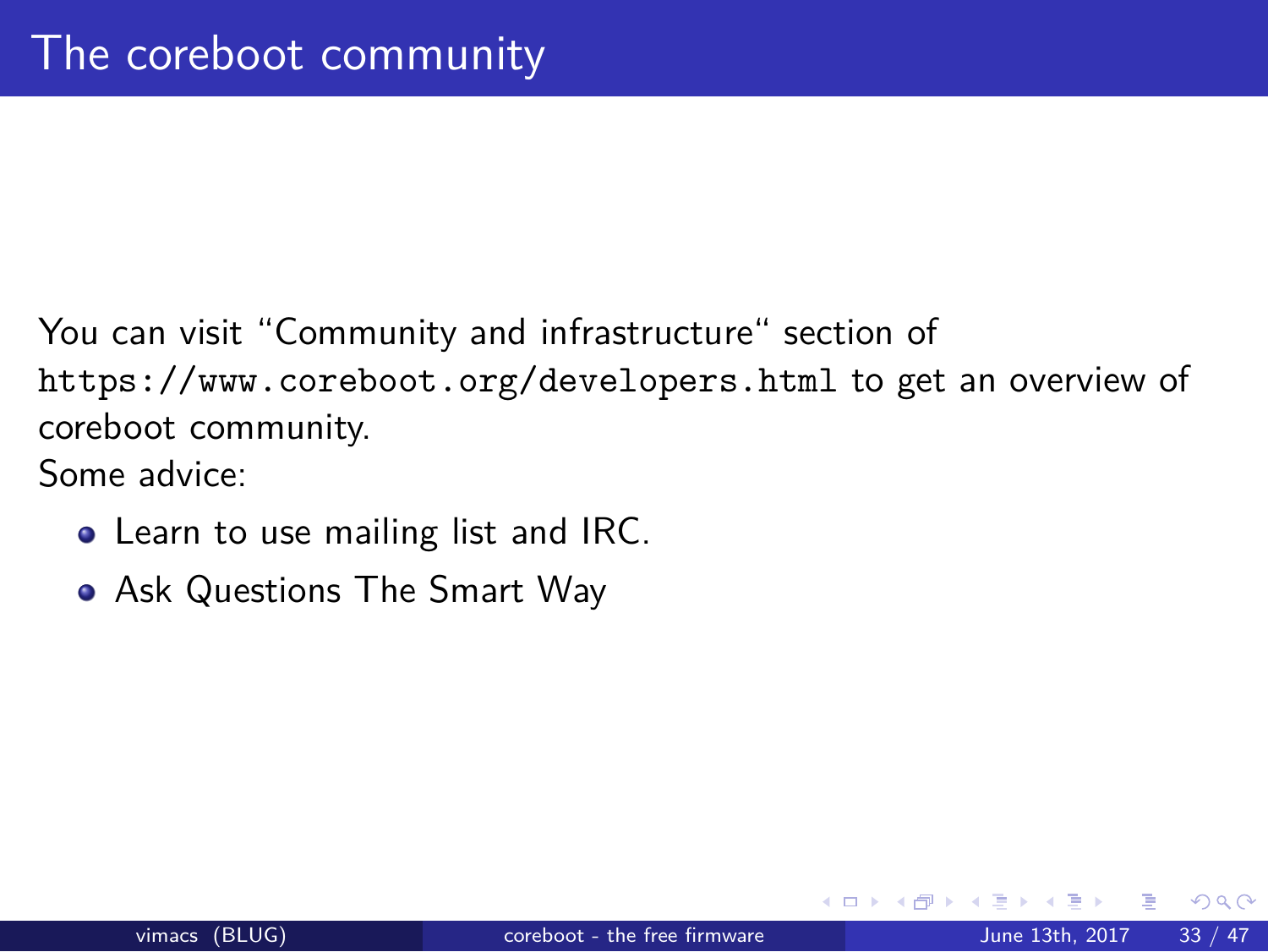## Community resources

- Homepage: https://www.coreboot.org
- Mailing list: coreboot@coreboot.org
- $\bullet$  IRC:  $\#$ coreboot at irc.freenode.net
- Mattermost (bridged to IRC): https://chat.coreboot.org
- twitter: @coreboot\_org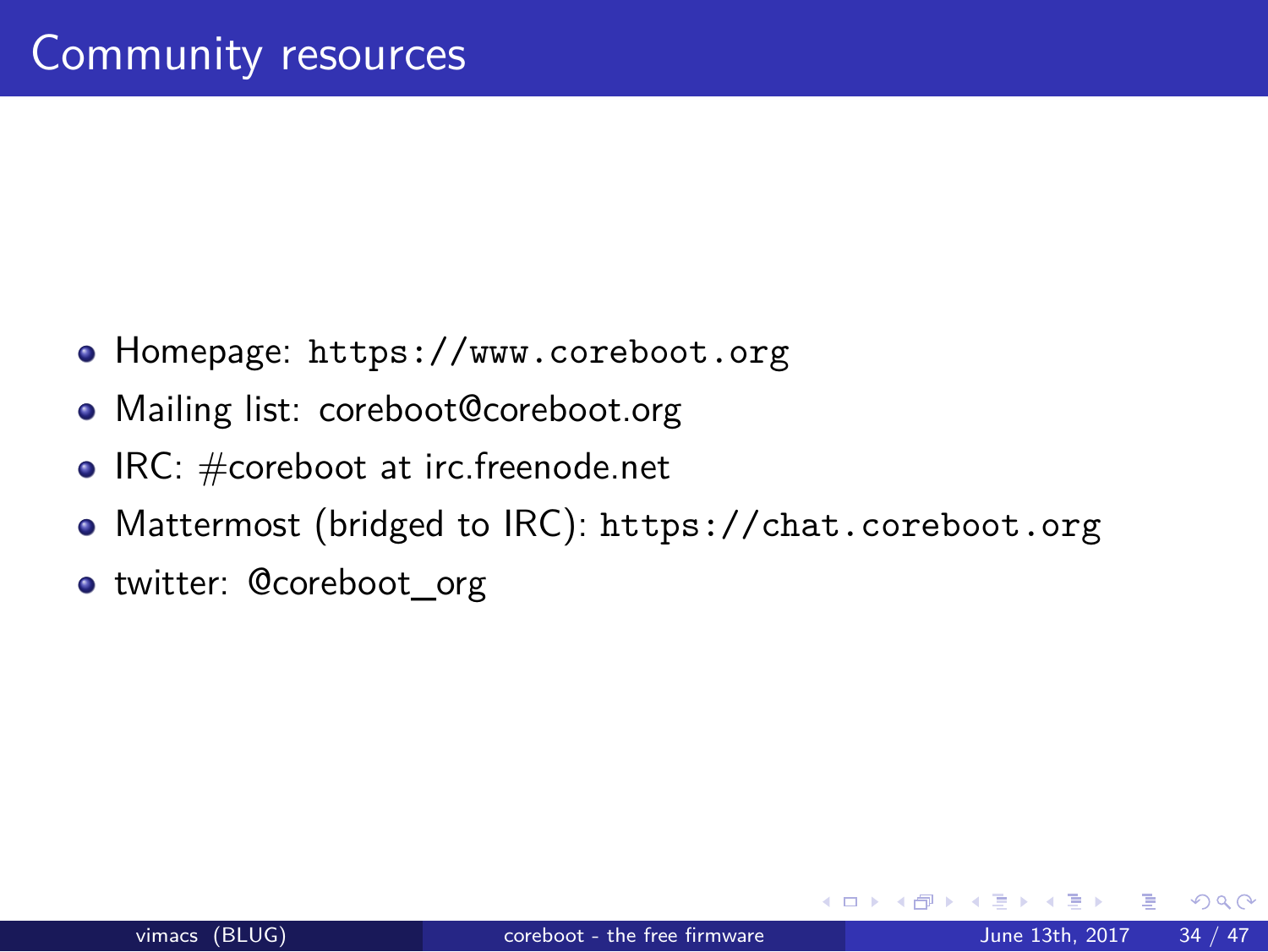# Reporting bugs and Writing documents

- To join the community, learn to use mailing list and IRC.
- There's a bug tracking system: http://ticket.coreboot.org/
- We can apply for a wiki account and write coreboot wiki.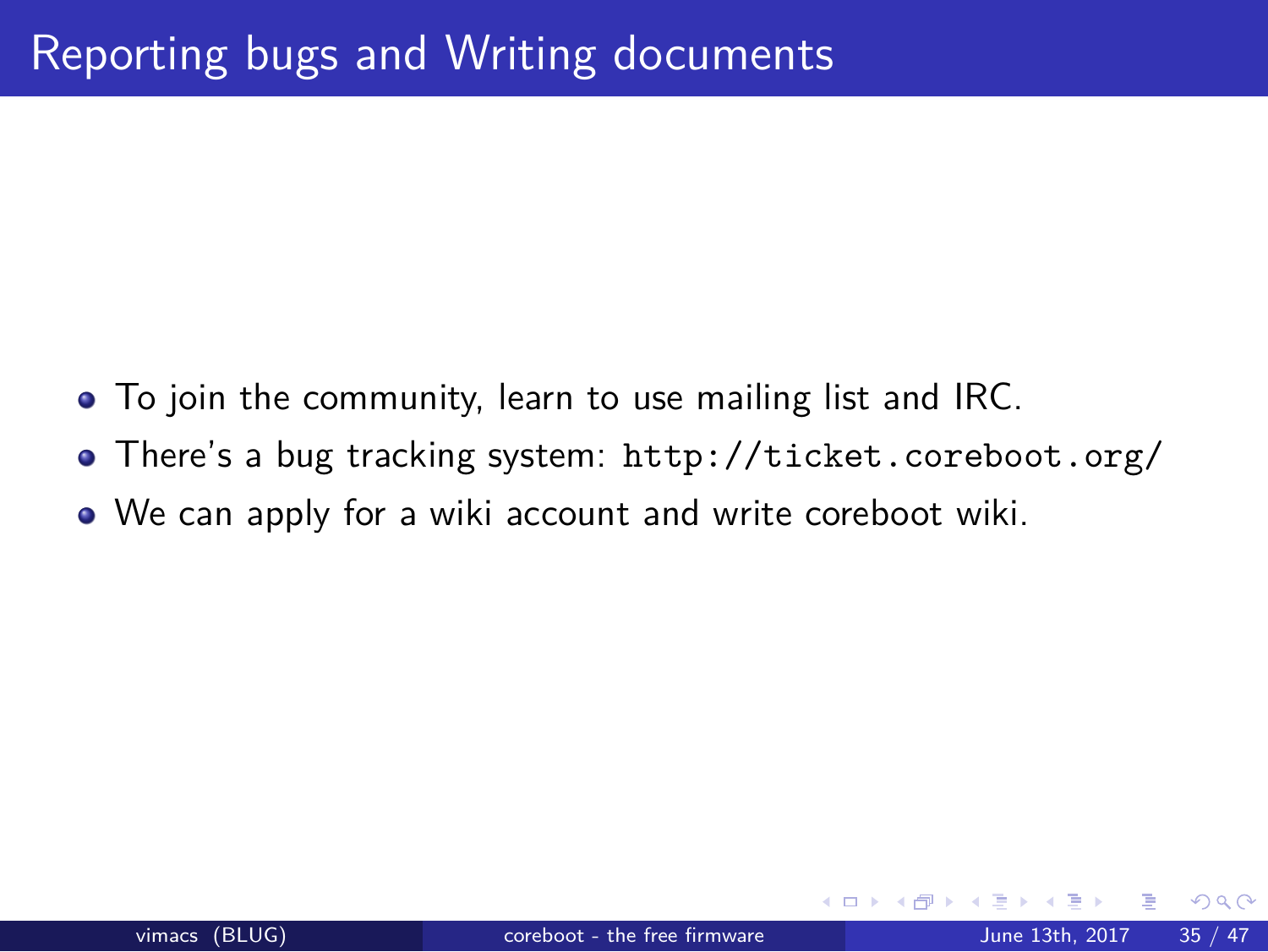### I want to write some code

Gerrit code review is the project management system for coreboot. To push code to gerrit, you can manually set up the scripts, or just run make gitconfig.

Using gerrit is easy:

- To push code: git push origin HEAD:refs/for/master
- We can add a topic: HEAD:refs/for/master%topic=some\_topic
- To push a draft: HEAD:refs/drafts/master

I recommend working in a new git branch instead of master.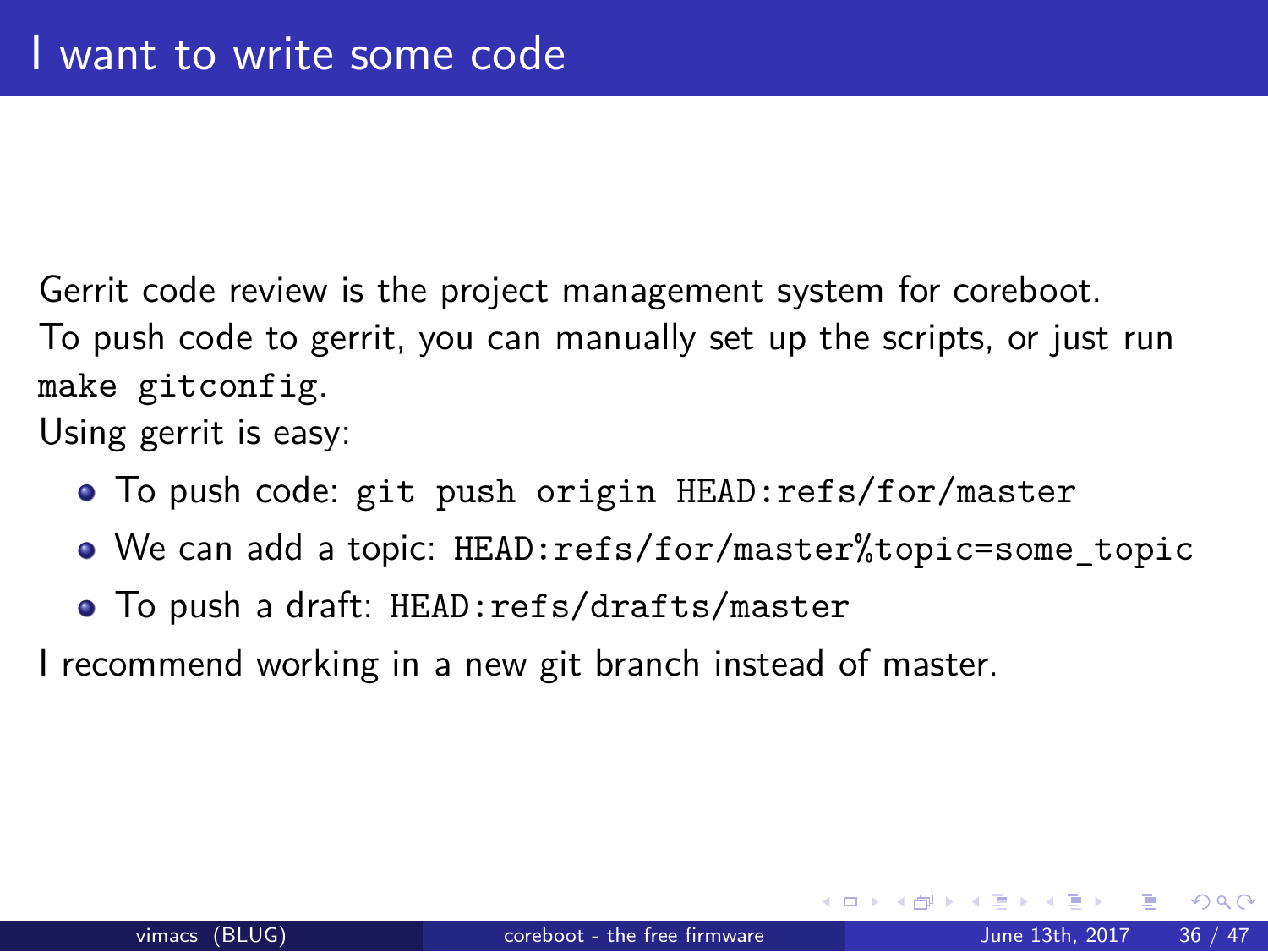## Google Summer of Code

coreboot has been a GSoC mentoring organization for many years. We can read the project reports at https://blogs.coreboot.org.

- GSoC 2016 projects:
	- better RISC-V support
	- **•** serialICE
	- flashrom
- **GSoC 2015 projects:** 
	- H8S Embedded Controller
	- **.** coreboot for AArch64 QEMU
	- end user flash tool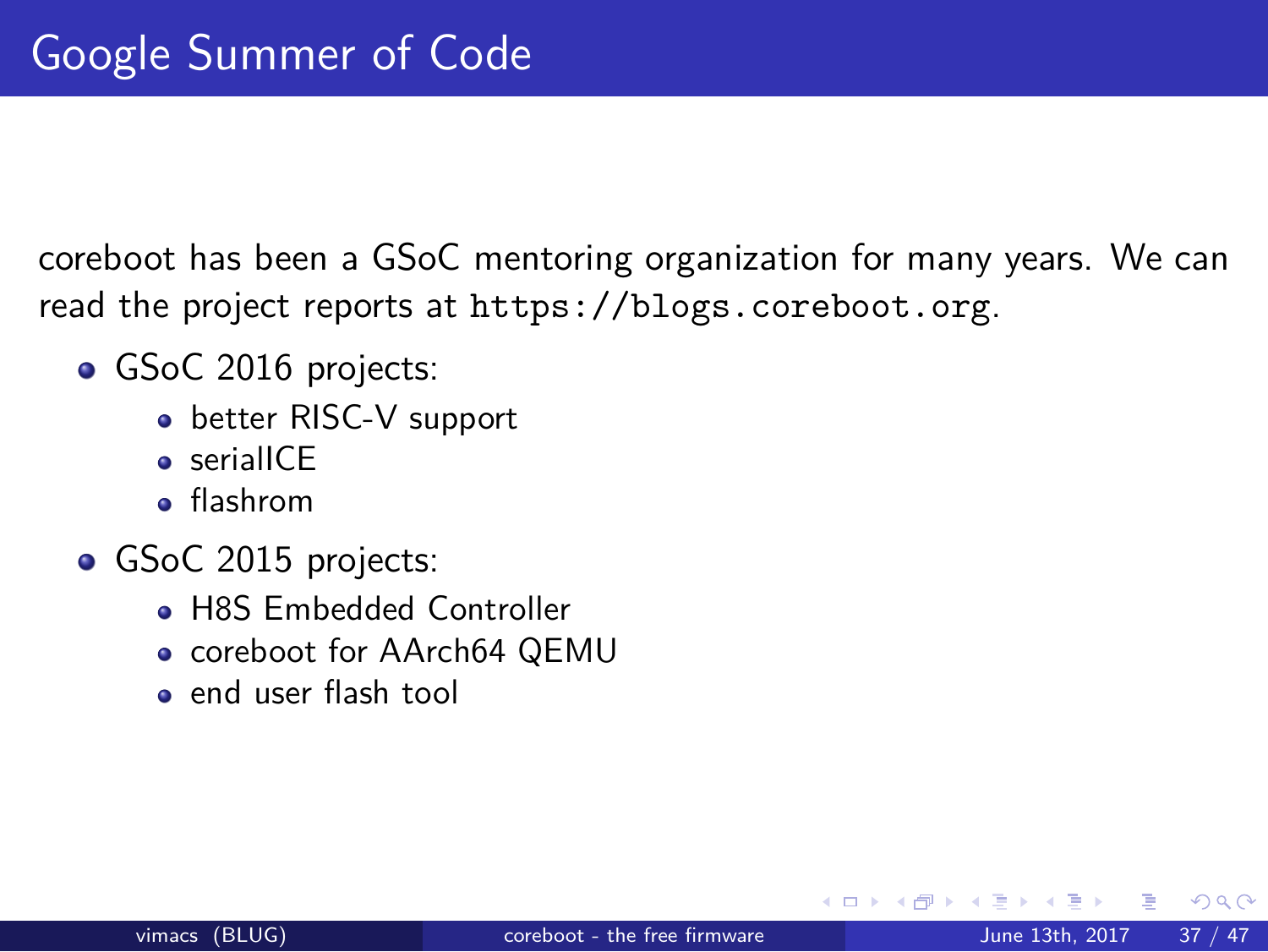# The status of coreboot

The current development of coreboot focuses on:

- **·** improvement on old platforms
- utilities and payloads
- Google Chromebooks and related chips
- new architectures: RISC-V, POWER8, etc.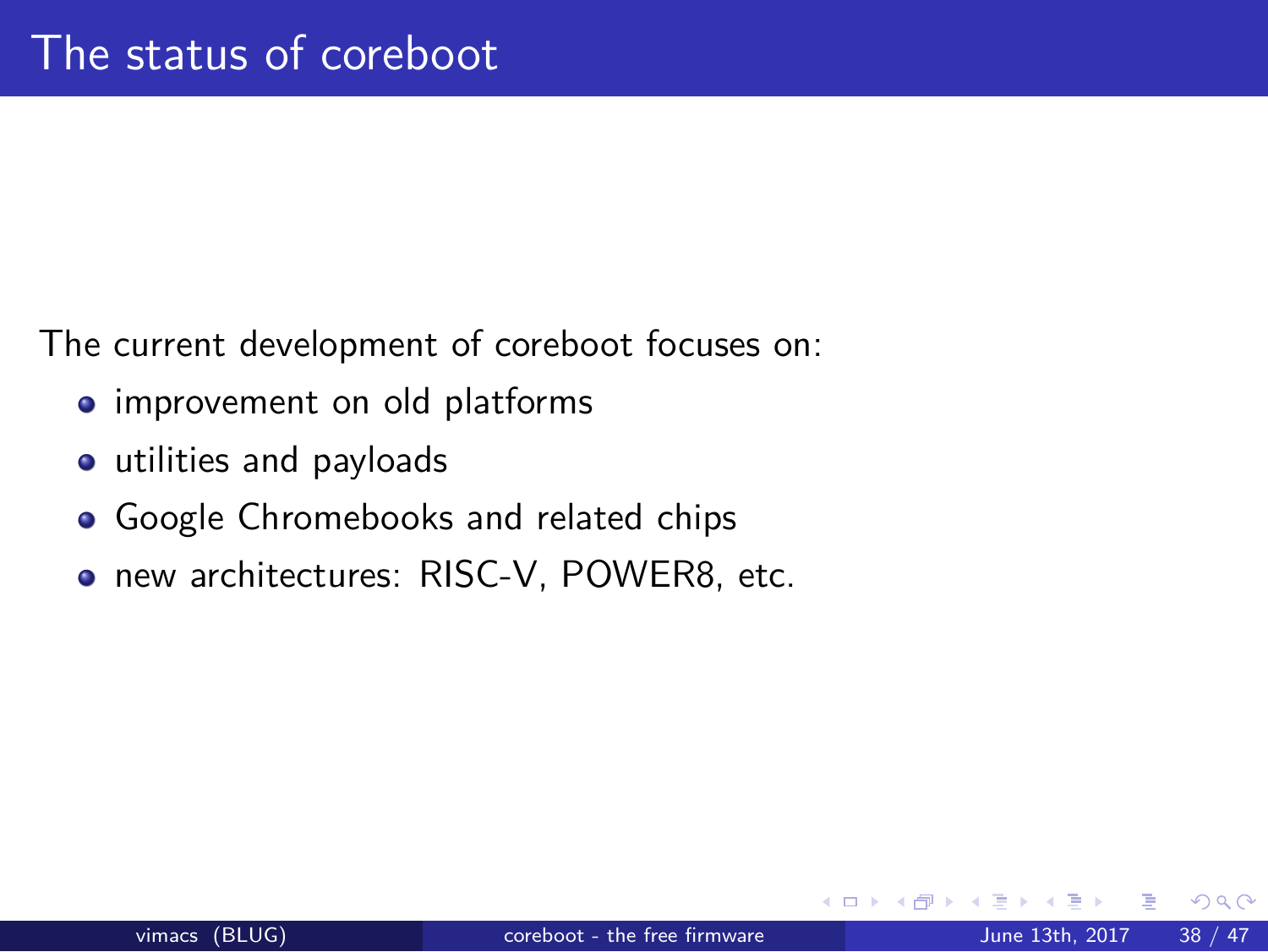#### 1 What is coreboot?

**•** History

Why use coreboot

2 How coreboot works

3 Building and using coreboot

**•** Building

**•** Flashing

4 Utilities and Debugging

5 Join the community

6 How to port coreboot

Example

7 References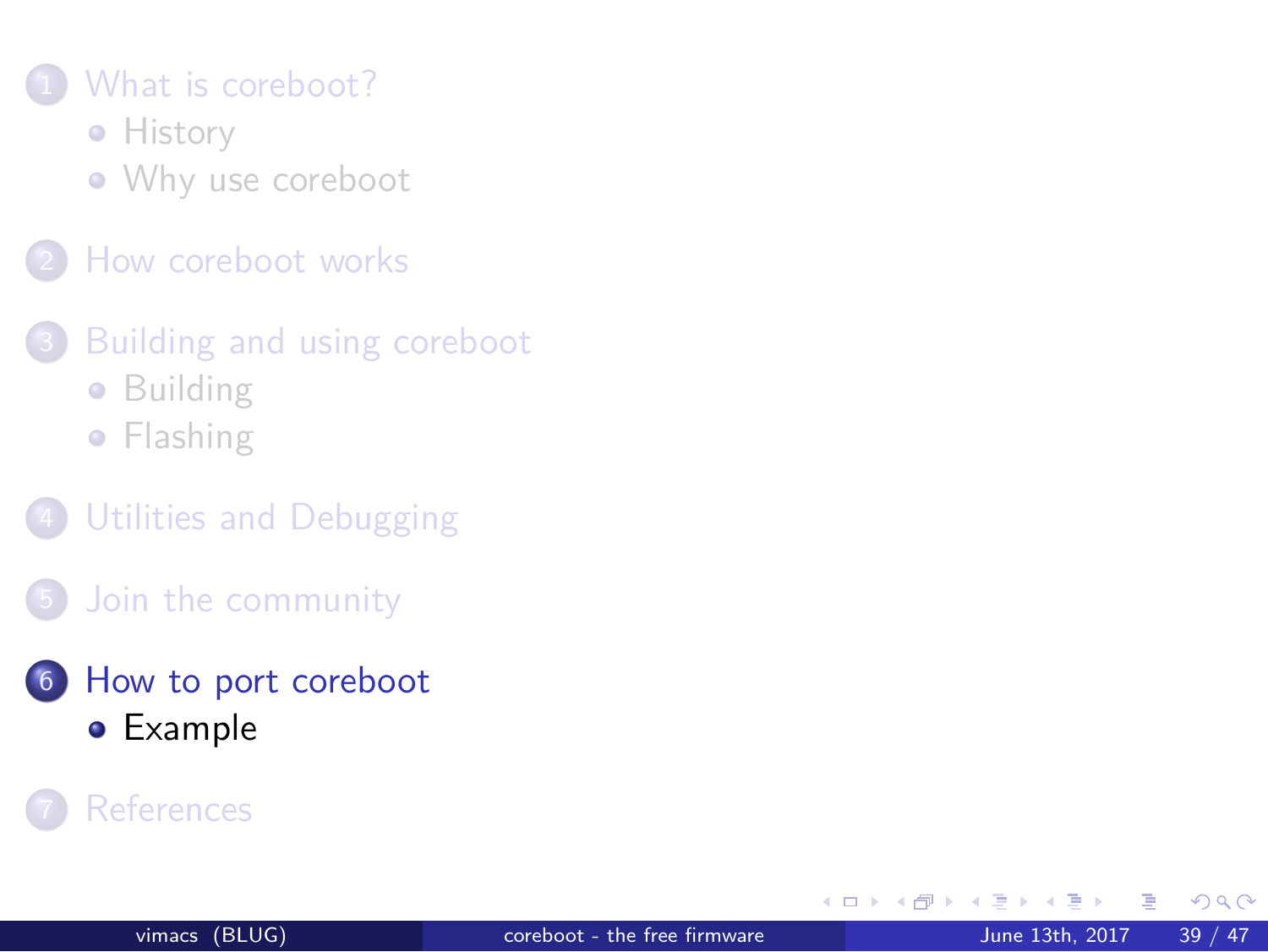# Chips on a mainboard

coreboot needs to initialize these chips.

- CPU
- northbridge: RAM init and graphics init
- southbridge: PCI, USB, SATA, LPC, GPIO
- super I/O: used to support
- embedded controller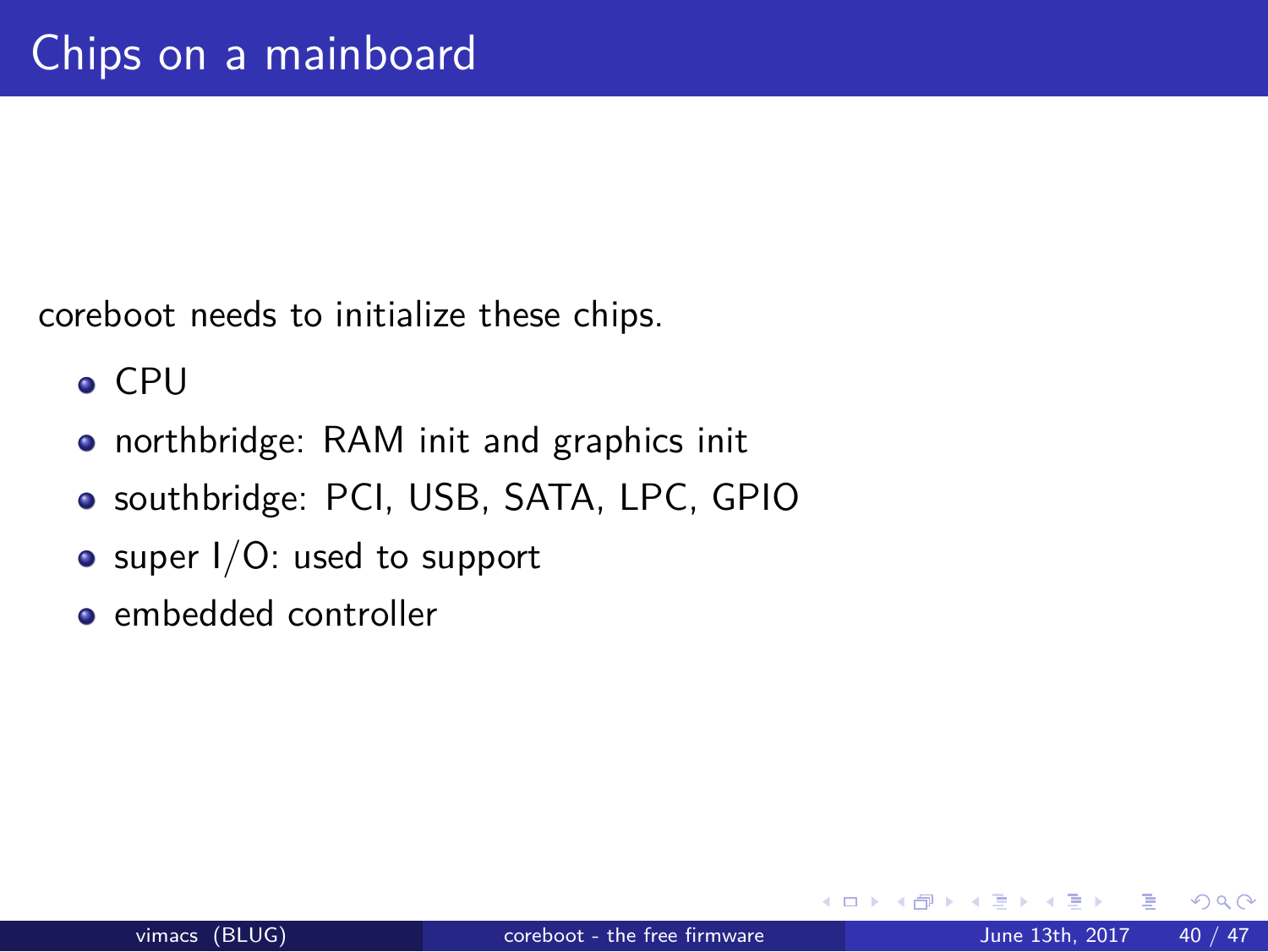## Code for a mainboard

You can see what is needed for a mainboard in the directory for this mainboard.

- Kconfig: specifies what chips and drivers are used
- romstage.c: romstage code, including early southbridge init and reading DRAM SPD data
- devicetree.cb, mainboard.c: mainboard specific data
- gpio.c: GPIO config
- acpi/, dsdt.asl, acpi\_tables.c, smihandler.c: ACPI and SMM code, some of the code is EC related
- · cmos.layout, cmos.default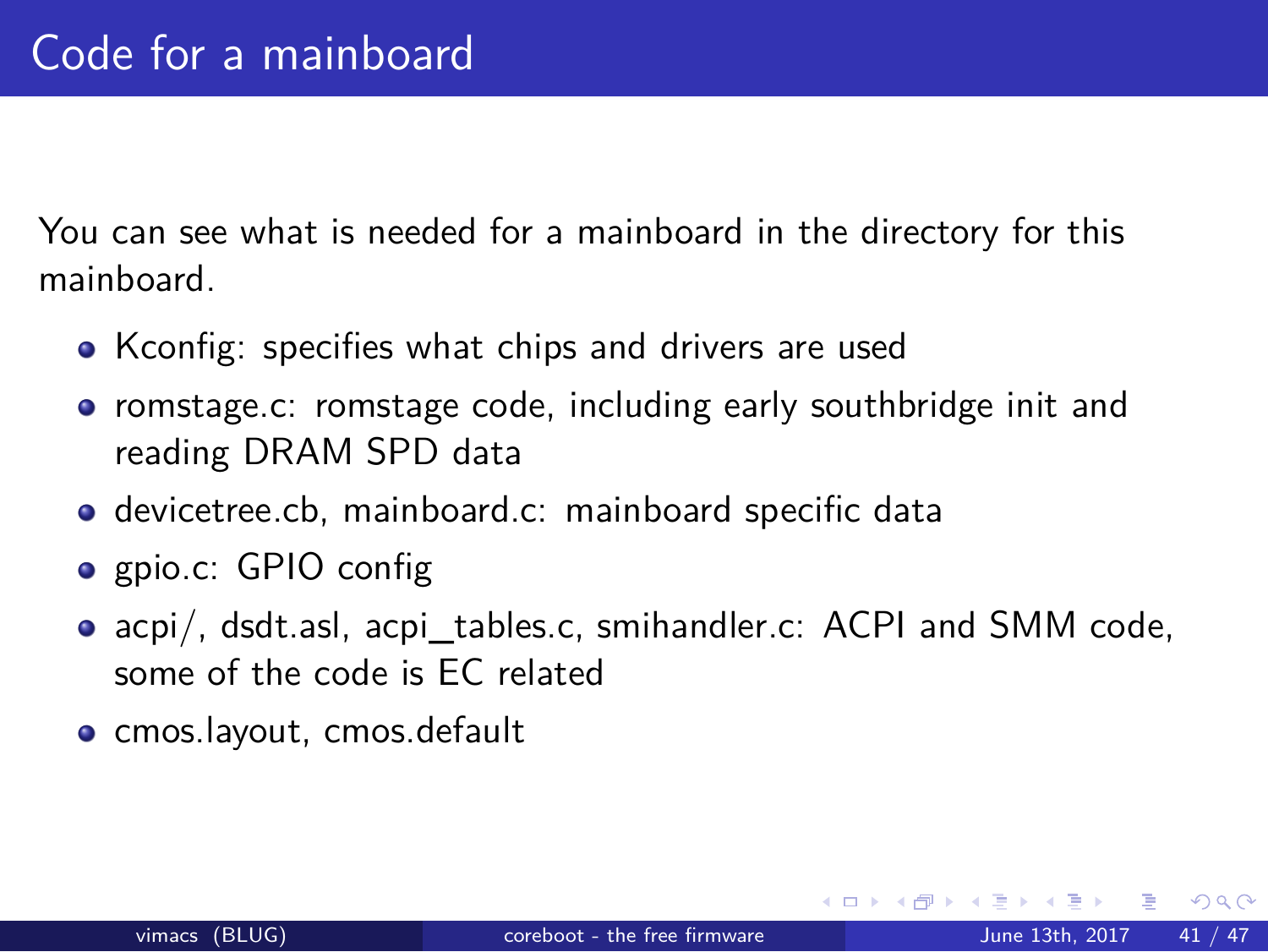## Using autoport

autoport is a tool to generate coreboot code for Sandy/Ivy Bridge boards. It uses inteltool to read the northbridge and southbridge registers. Manual fixes (see util/autoport/readme.md):

- where to read SPD data
- what is the EHCI debug port
- **·** flash chip size
- EC and super I/O support!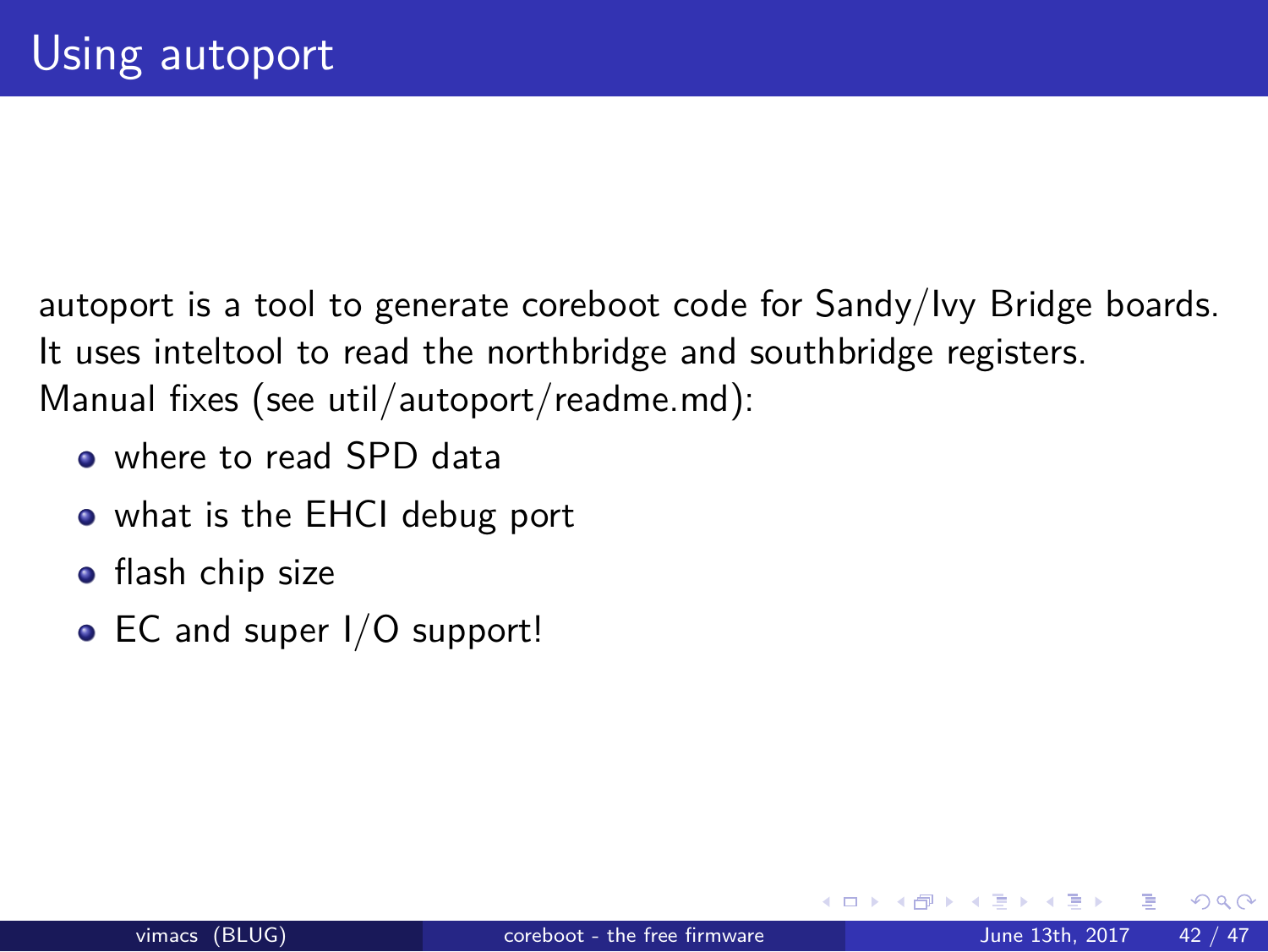## Example

I made coreboot boot on HP Elitebook 2760p (https://review.coreboot.org/c/18241/) half a year ago.

- The flash chip is **socketed**, and is very easy to swap!
- Sandy Bridge platform, so use autoport

First, we need to make it boot, but not so easy:

- $\bullet$  It needs two blobs, otherwise the EC will not function!
- see util/kbc1126/README.md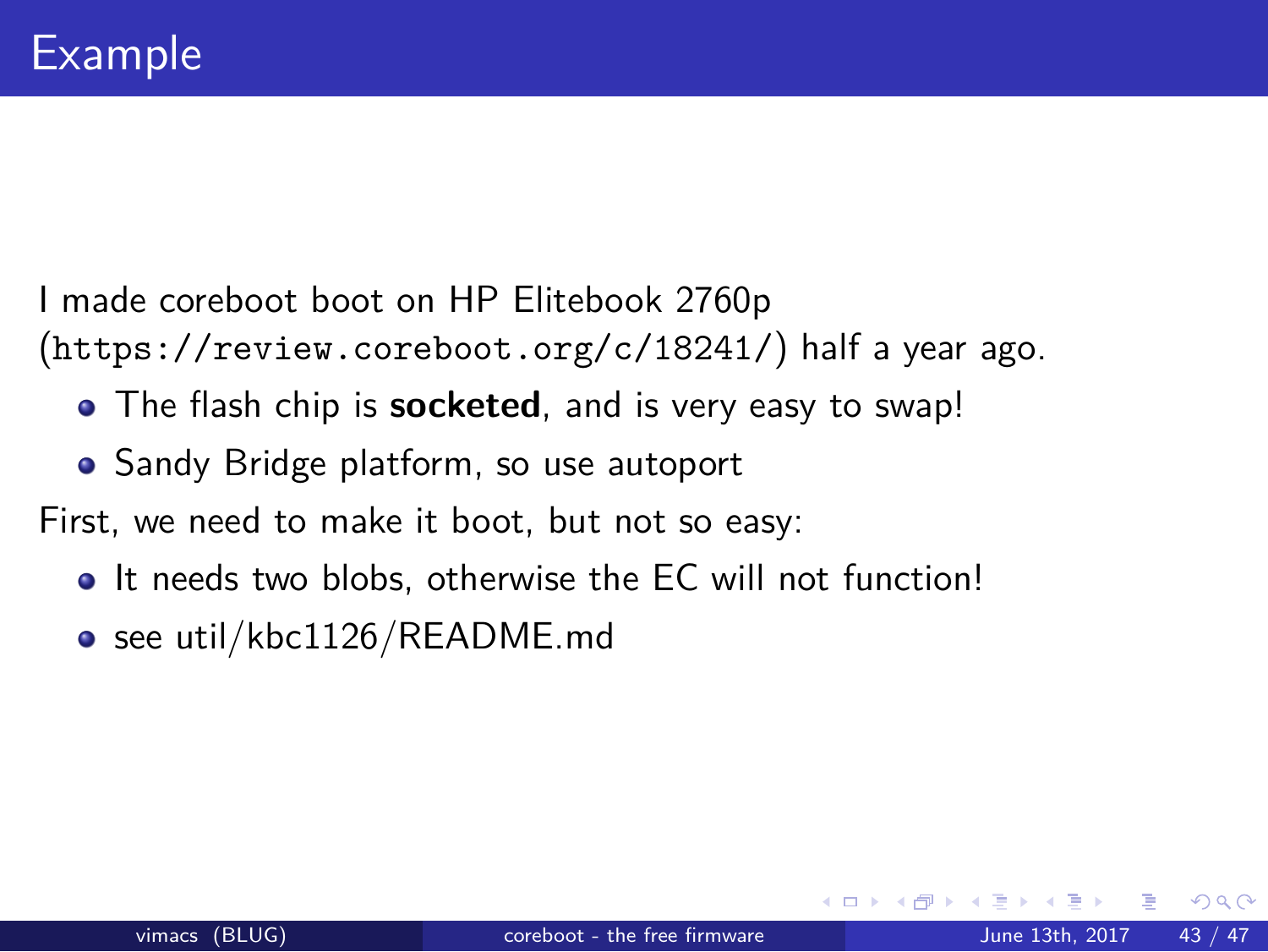# Fixes (keyboard)

After adding the blobs, the laptop boots! Keyboard doesn't work.

- KBC not initialized
- It uses SMSC KBC1126 which provides EC, super I/O, and KBC
- **.** I found an SMSC KBC1122 datasheet
- Also I found src/superio/smsc/kbc1100/, so the keyboard works finally

How to use existing drivers:

- Add it to Kconfig
- Check other boards that use this driver and learn from it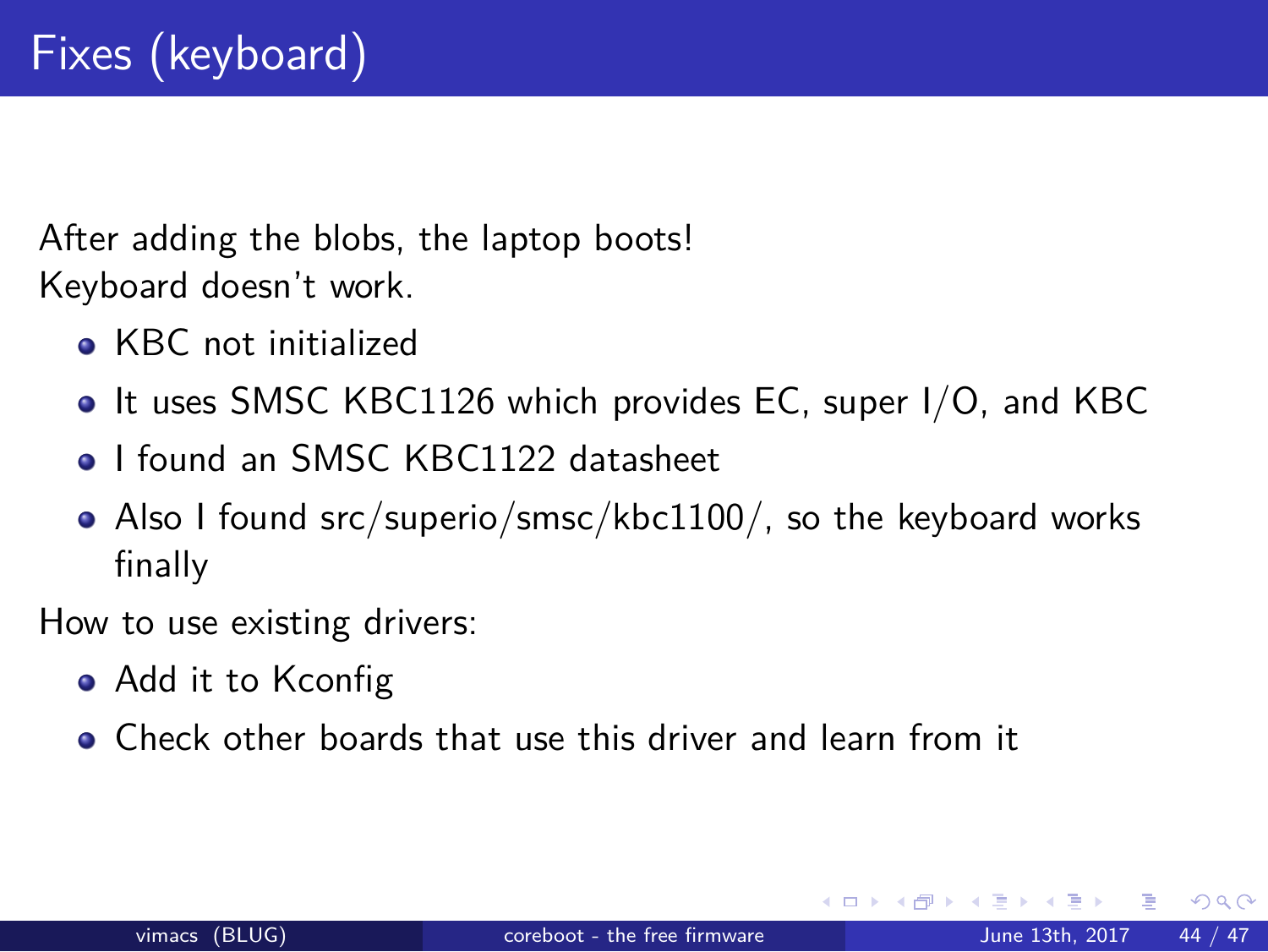# Fixes (fan control)

The laptop fan always runs on full speed, that's because EC is not initialized properly.

Reverse engineering it!

- Use UEFITool to extract the UEFI driver
- Check UEFI specification and related documents (e.g. EFI CPU I/O Protocol Specification) to identify the UEFI protocols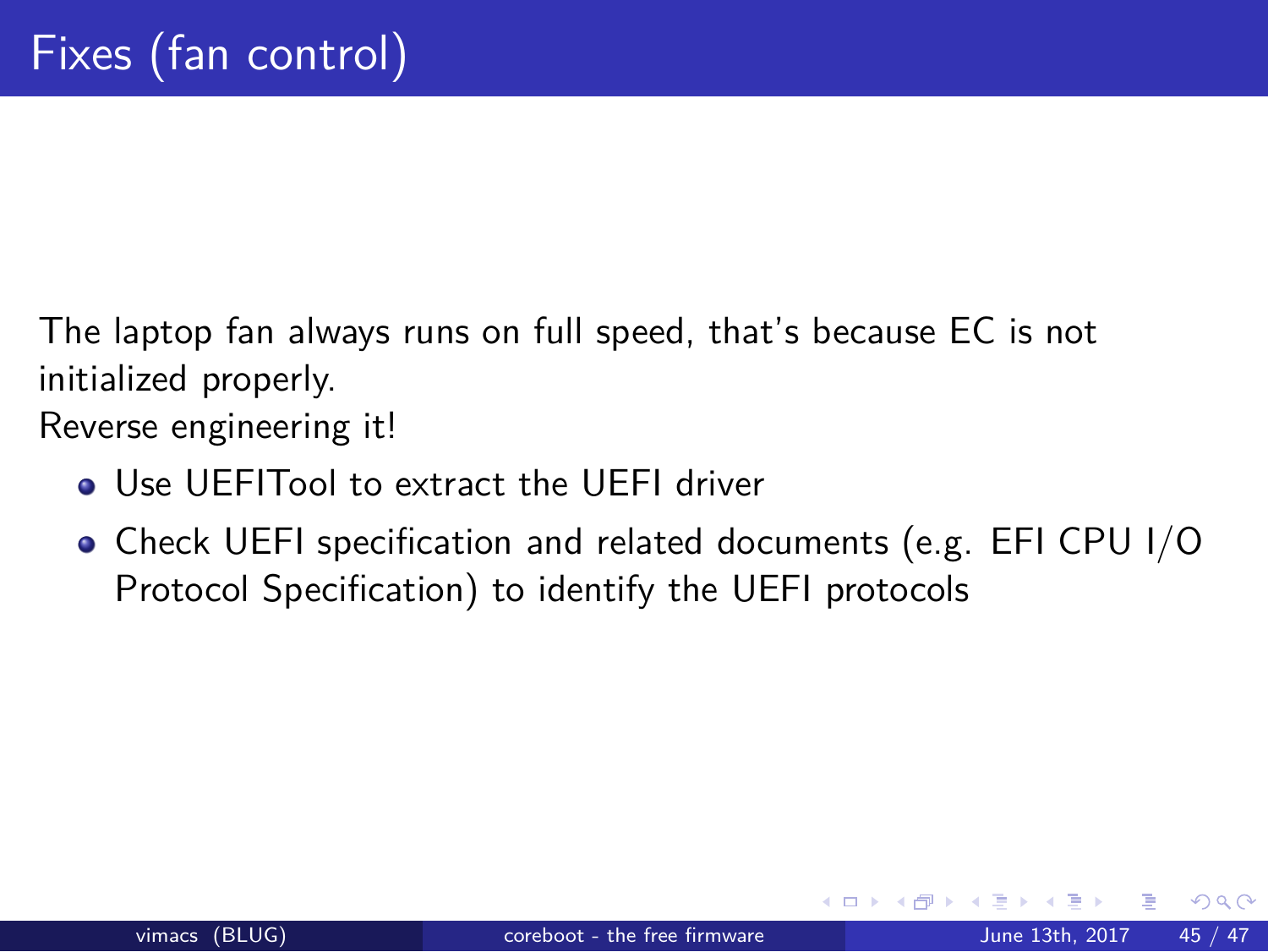# A lot of things to be done...

- ACPI support
- GRUB payload doesn't work
- $\bullet$  ...